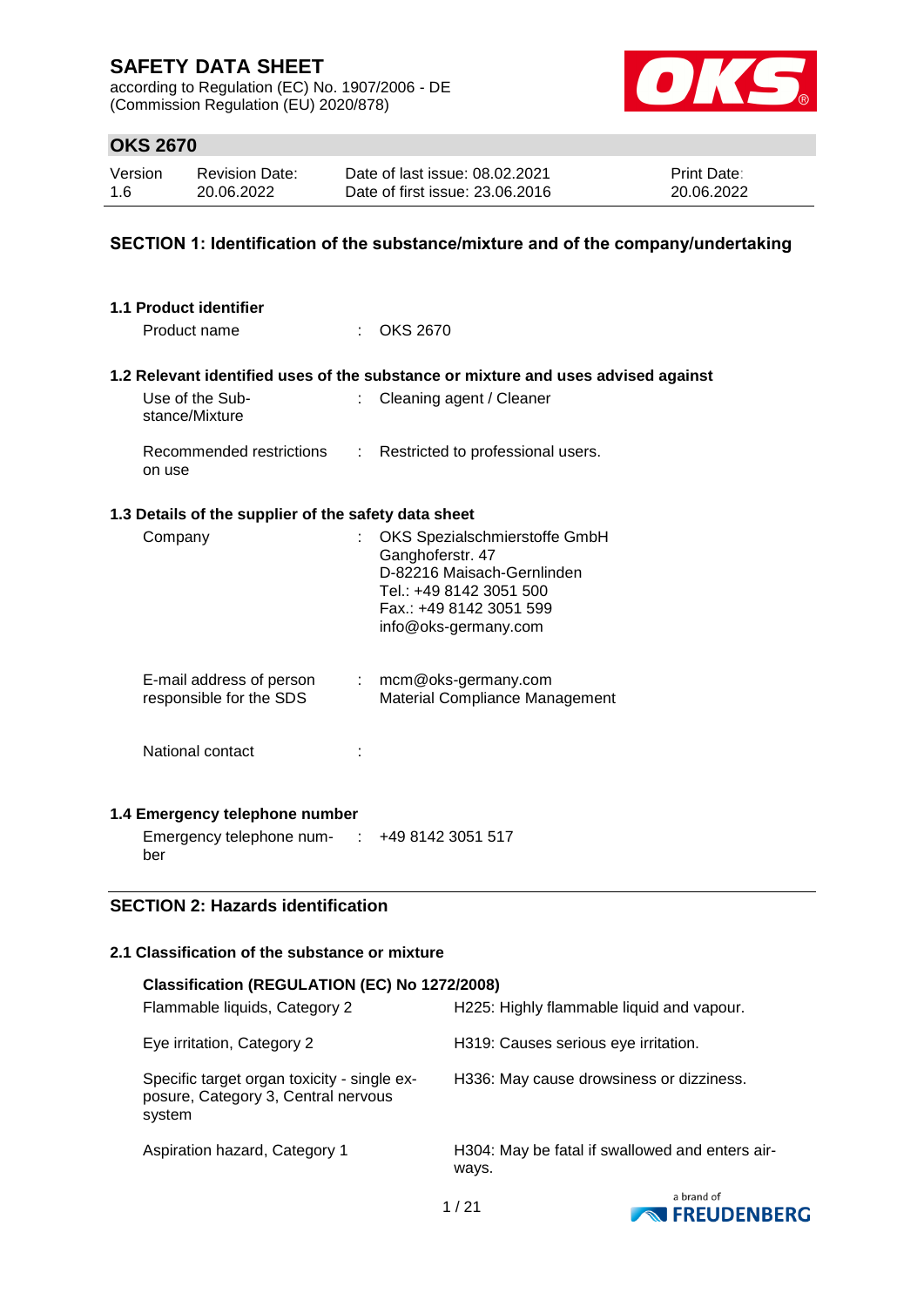according to Regulation (EC) No. 1907/2006 - DE (Commission Regulation (EU) 2020/878)



# **OKS 2670**

| Version | <b>Revision Date:</b> | Date of last issue: 08.02.2021  | <b>Print Date:</b> |
|---------|-----------------------|---------------------------------|--------------------|
| 1.6     | 20.06.2022            | Date of first issue: 23,06,2016 | 20.06.2022         |

### **2.2 Label elements**

| Labelling (REGULATION (EC) No 1272/2008)<br>Hazard pictograms |                                      |                                                                                                                        |
|---------------------------------------------------------------|--------------------------------------|------------------------------------------------------------------------------------------------------------------------|
| Signal word                                                   | Danger                               |                                                                                                                        |
| <b>Hazard statements</b>                                      | H <sub>225</sub><br>H <sub>304</sub> | Highly flammable liquid and vapour.<br>May be fatal if swallowed and enters air-<br>ways.                              |
|                                                               | H319<br>H336                         | Causes serious eye irritation.<br>May cause drowsiness or dizziness.                                                   |
| Supplemental Hazard<br><b>Statements</b>                      | <b>EUH066</b>                        | Repeated exposure may cause skin<br>dryness or cracking.                                                               |
| Precautionary statements                                      | <b>Prevention:</b>                   |                                                                                                                        |
|                                                               | P <sub>210</sub>                     | Keep away from heat, hot surfaces, sparks,<br>open flames and other ignition sources. No<br>smoking.                   |
|                                                               | P <sub>233</sub>                     | Keep container tightly closed.                                                                                         |
|                                                               | <b>Response:</b>                     |                                                                                                                        |
|                                                               | $P301 + P310$                        | IF SWALLOWED: Immediately call a<br>POISON CENTER/doctor.                                                              |
|                                                               | P331<br>P370 + P378                  | Do NOT induce vomiting.<br>In case of fire: Use alcohol-resistant foam,<br>carbon dioxide or water mist to extinguish. |
|                                                               | Storage:                             |                                                                                                                        |
|                                                               | $P403 + P235$                        | Store in a well-ventilated place. Keep cool.                                                                           |

#### **Hazardous components which must be listed on the label:**

propan-2-ol

Hydrocarbons, C11-C12, isoalkanes, < 2% aromatics

ethyl acetate

#### **2.3 Other hazards**

This substance/mixture contains no components considered to be either persistent, bioaccumulative and toxic (PBT), or very persistent and very bioaccumulative (vPvB) at levels of 0.1% or higher.

Ecological information: The substance/mixture does not contain components considered to have endocrine disrupting properties according to REACH Article 57(f) or Commission Delegated regulation (EU) 2017/2100 or Commission Regulation (EU) 2018/605 at levels of 0.1% or higher.

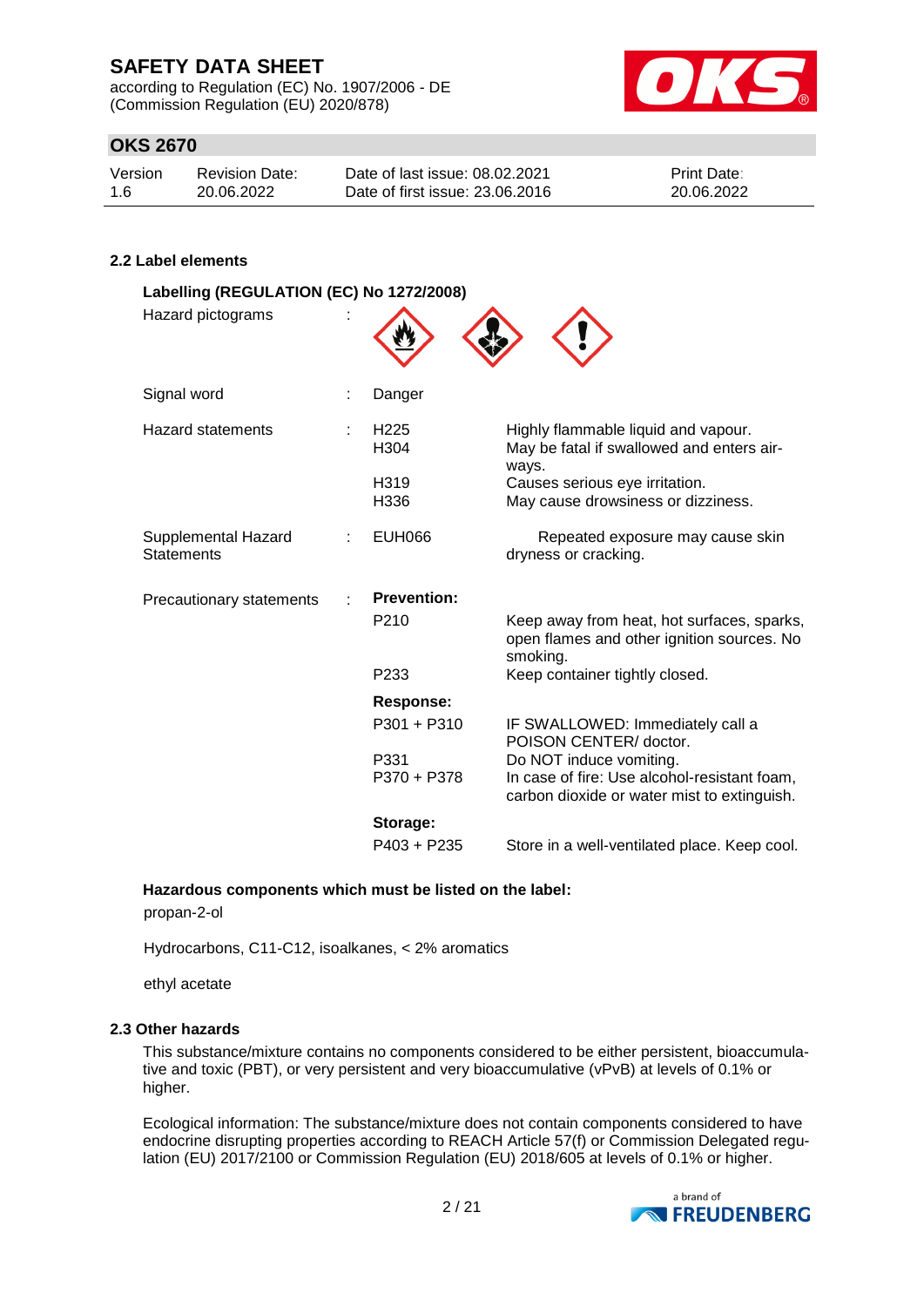according to Regulation (EC) No. 1907/2006 - DE (Commission Regulation (EU) 2020/878)



# **OKS 2670**

| Version | <b>Revision Date:</b> | Date of last issue: 08.02.2021  | <b>Print Date:</b> |
|---------|-----------------------|---------------------------------|--------------------|
| 1.6     | 20.06.2022            | Date of first issue: 23,06,2016 | 20.06.2022         |

Toxicological information: The substance/mixture does not contain components considered to have endocrine disrupting properties according to REACH Article 57(f) or Commission Delegated regulation (EU) 2017/2100 or Commission Regulation (EU) 2018/605 at levels of 0.1% or higher.

### **SECTION 3: Composition/information on ingredients**

#### **3.2 Mixtures**

Chemical nature : Solvent mixture

#### **Components**

| Chemical name                                            | CAS-No.<br>EC-No.<br>Index-No.<br>Registration number                      | Classification                                                             | specific concen-<br>tration limit<br>M-Factor<br><b>Notes</b><br>Acute toxicity<br>estimate | Concentration<br>(% w/w) |
|----------------------------------------------------------|----------------------------------------------------------------------------|----------------------------------------------------------------------------|---------------------------------------------------------------------------------------------|--------------------------|
| propan-2-ol                                              | 67-63-0<br>200-661-7<br>603-117-00-0<br>02-2119457558-25-<br><b>XXXX</b>   | Flam. Liq.2; H225<br>Eye Irrit.2; H319<br>STOT SE3; H336                   |                                                                                             | $>= 50 - < 70$           |
| Hydrocarbons, C11-<br>C12, isoalkanes, < 2%<br>aromatics | 918-167-1<br>01-2119472146-39-<br><b>XXXX</b>                              | Flam. Liq.3; H226<br>Asp. Tox.1; H304;<br>EUH066                           | Note P                                                                                      | $>= 30 - 50$             |
| ethyl acetate                                            | 141-78-6<br>205-500-4<br>607-022-00-5<br>01-21119475103-46-<br><b>XXXX</b> | Flam. Liq.2; H225<br>Eye Irrit.2; H319<br>STOT SE3; H336;<br><b>EUH066</b> |                                                                                             | $>= 10 - 20$             |

For explanation of abbreviations see section 16.

### **SECTION 4: First aid measures**

#### **4.1 Description of first aid measures**

If inhaled : Call a physician or poison control centre immediately. Remove person to fresh air. If signs/symptoms continue, get

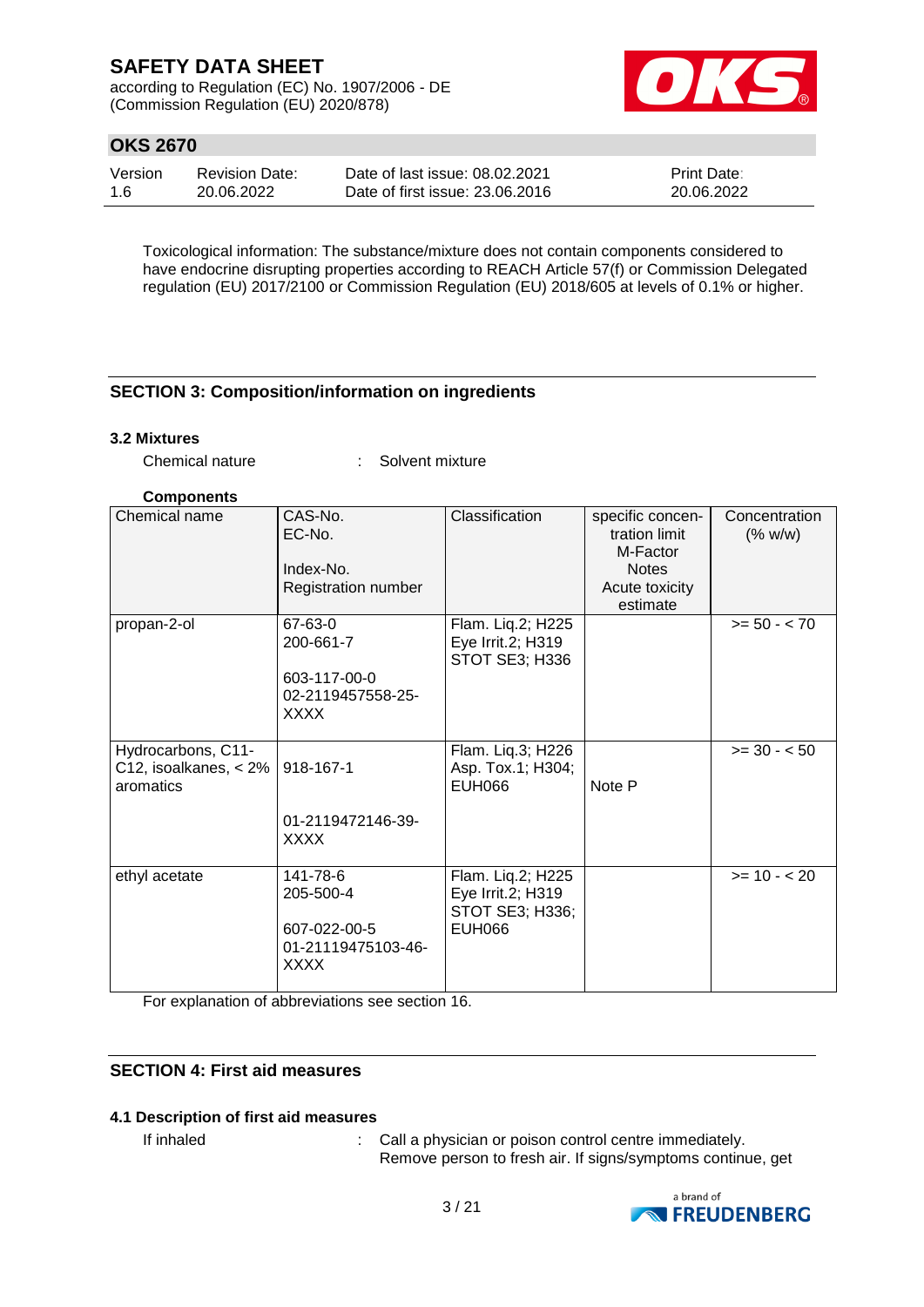according to Regulation (EC) No. 1907/2006 - DE (Commission Regulation (EU) 2020/878)



# **OKS 2670**

| Version<br>1.6 | <b>Revision Date:</b><br>20.06.2022 | Date of last issue: 08.02.2021<br>Date of first issue: 23.06.2016                                                                          | Print Date:<br>20.06.2022                                                                                                                                                                                                                            |
|----------------|-------------------------------------|--------------------------------------------------------------------------------------------------------------------------------------------|------------------------------------------------------------------------------------------------------------------------------------------------------------------------------------------------------------------------------------------------------|
|                |                                     | medical attention.<br>Keep patient warm and at rest.<br>advice.<br>Keep respiratory tract clear.<br>tion.                                  | If unconscious, place in recovery position and seek medical<br>If breathing is irregular or stopped, administer artificial respira-                                                                                                                  |
|                | In case of skin contact             | persists.<br>Wash clothing before reuse.<br>Thoroughly clean shoes before reuse.<br>skin cleanser.                                         | Take off all contaminated clothing immediately.<br>Get medical attention immediately if irritation develops and<br>Wash skin thoroughly with soap and water or use recognized                                                                        |
|                | In case of eye contact              | for at least 10 minutes.<br>Seek medical advice.                                                                                           | Rinse immediately with plenty of water, also under the eyelids,                                                                                                                                                                                      |
|                | If swallowed                        | Move the victim to fresh air.<br>advice.<br>Keep respiratory tract clear.<br>Do NOT induce vomiting.<br>Rinse mouth with water.<br>damage. | If accidentally swallowed obtain immediate medical attention.<br>If unconscious, place in recovery position and seek medical<br>Never give anything by mouth to an unconscious person.<br>Aspiration hazard if swallowed - can enter lungs and cause |
|                |                                     | 4.2 Most important symptoms and effects, both acute and delayed                                                                            |                                                                                                                                                                                                                                                      |
| Symptoms       |                                     | Unconsciousness<br><b>Dizziness</b><br><b>Drowsiness</b><br>Headache<br>Nausea<br><b>Tiredness</b><br>Erythema                             | Inhalation may provoke the following symptoms:<br>Skin contact may provoke the following symptoms:                                                                                                                                                   |
|                |                                     |                                                                                                                                            | Aspiration may cause pulmonary oedema and pneumonitis.                                                                                                                                                                                               |
| <b>Risks</b>   |                                     | Central nervous system depression<br>Can be absorbed through skin.<br>Health injuries may be delayed.                                      | Risk of product entering the lungs on vomiting after ingestion.                                                                                                                                                                                      |
|                |                                     |                                                                                                                                            | 4.3 Indication of any immediate medical attention and special treatment needed                                                                                                                                                                       |

Treatment : Treat symptomatically.

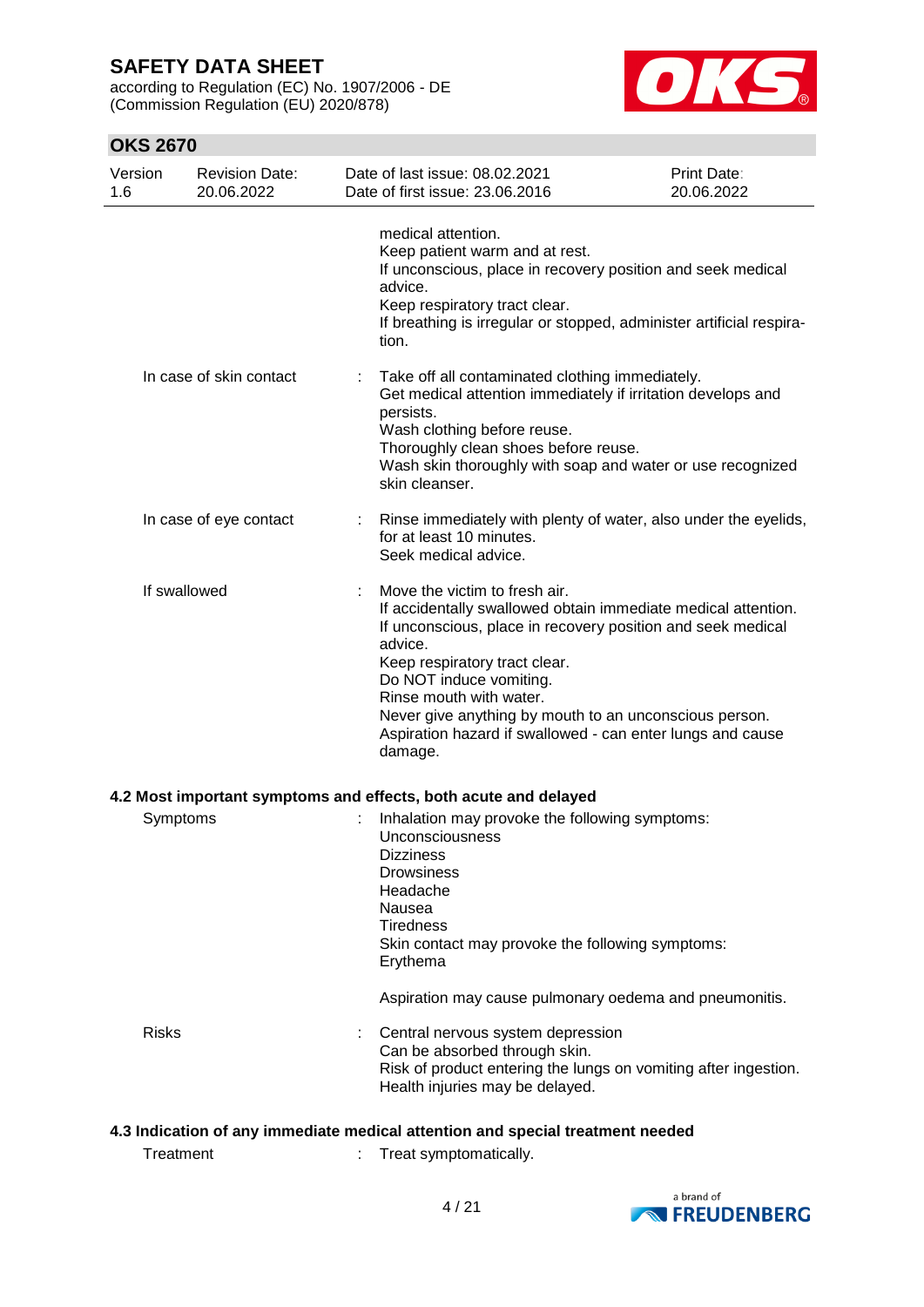according to Regulation (EC) No. 1907/2006 - DE (Commission Regulation (EU) 2020/878)



# **OKS 2670**

| Version | <b>Revision Date:</b> |
|---------|-----------------------|
| 1.6     | 20.06.2022            |

Date of last issue: 08.02.2021 Date of first issue: 23.06.2016 Print Date: 20.06.2022

### **SECTION 5: Firefighting measures**

#### **5.1 Extinguishing media**

| Suitable extinguishing media                              |  | Use water spray, alcohol-resistant foam, dry chemical or car-<br>bon dioxide. |  |  |  |
|-----------------------------------------------------------|--|-------------------------------------------------------------------------------|--|--|--|
| Unsuitable extinguishing<br>media                         |  | : High volume water jet                                                       |  |  |  |
| 5.2 Special hazards arising from the substance or mixture |  |                                                                               |  |  |  |

#### Specific hazards during firefighting : Do not let product enter drains. Beware of vapours accumulating to form explosive concentrations. Vapours can accumulate in low areas. Hazardous combustion prod-: Carbon oxides ucts **5.3 Advice for firefighters** Special protective equipment : for firefighters : In the event of fire, wear self-contained breathing apparatus. Use personal protective equipment. Exposure to decomposition products may be a hazard to health. Further information : Standard procedure for chemical fires. Collect contaminated fire extinguishing water separately. This

must not be discharged into drains. Cool containers/tanks with water spray.

# **SECTION 6: Accidental release measures**

#### **6.1 Personal precautions, protective equipment and emergency procedures**

| Personal precautions | : Evacuate personnel to safe areas.                      |
|----------------------|----------------------------------------------------------|
|                      | Use personal protective equipment.                       |
|                      | Ensure adequate ventilation.                             |
|                      | Remove all sources of ignition.                          |
|                      | Do not breathe vapours or spray mist.                    |
|                      | Do not breathe dust/ fume/ gas/ mist/ vapours/ spray.    |
|                      | Refer to protective measures listed in sections 7 and 8. |

#### **6.2 Environmental precautions**

Environmental precautions : Do not allow contact with soil, surface or ground water. Prevent further leakage or spillage if safe to do so. If the product contaminates rivers and lakes or drains inform respective authorities.

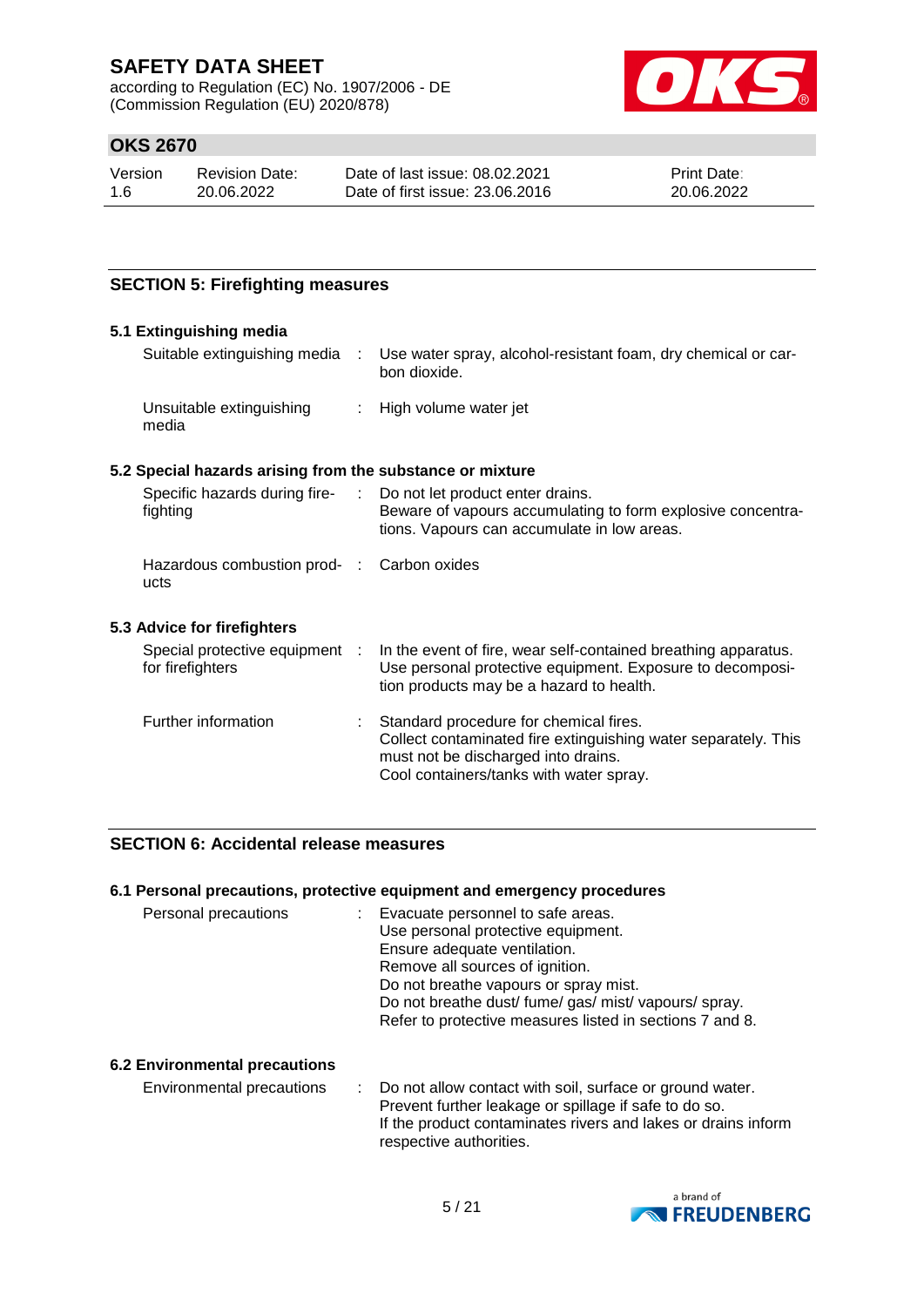according to Regulation (EC) No. 1907/2006 - DE (Commission Regulation (EU) 2020/878)



# **OKS 2670**

| Version | <b>Revision Date:</b> | Date of last issue: 08.02.2021  | <b>Print Date:</b> |
|---------|-----------------------|---------------------------------|--------------------|
| 1.6     | 20.06.2022            | Date of first issue: 23,06,2016 | 20.06.2022         |

#### **6.3 Methods and material for containment and cleaning up**

| Methods for cleaning up |  | : Contain spillage, and then collect with non-combustible ab-<br>sorbent material, (e.g. sand, earth, diatomaceous earth, ver-<br>miculite) and place in container for disposal according to local<br>/ national regulations (see section 13).<br>Non-sparking tools should be used. |
|-------------------------|--|--------------------------------------------------------------------------------------------------------------------------------------------------------------------------------------------------------------------------------------------------------------------------------------|
|-------------------------|--|--------------------------------------------------------------------------------------------------------------------------------------------------------------------------------------------------------------------------------------------------------------------------------------|

#### **6.4 Reference to other sections**

For personal protection see section 8.

### **SECTION 7: Handling and storage**

#### **7.1 Precautions for safe handling**

| Advice on safe handling                            |   | Use only in an area containing explosion proof equipment.<br>Do not use in areas without adequate ventilation.<br>Do not breathe vapours or spray mist.<br>In case of insufficient ventilation, wear suitable respiratory<br>equipment.<br>Avoid contact with skin and eyes.<br>For personal protection see section 8.<br>Keep away from fire, sparks and heated surfaces.<br>Smoking, eating and drinking should be prohibited in the ap-<br>plication area.<br>Wash hands and face before breaks and immediately after<br>handling the product.<br>Ensure all equipment is electrically grounded before beginning<br>transfer operations.<br>Do not get in eyes or mouth or on skin.<br>Do not get on skin or clothing.<br>Do not ingest.<br>Do not use sparking tools.<br>Do not enter areas where used or stored until adequately ven-<br>tilated.<br>Do not repack.<br>Do not re-use empty containers.<br>These safety instructions also apply to empty packaging which<br>may still contain product residues.<br>Keep container closed when not in use. |
|----------------------------------------------------|---|---------------------------------------------------------------------------------------------------------------------------------------------------------------------------------------------------------------------------------------------------------------------------------------------------------------------------------------------------------------------------------------------------------------------------------------------------------------------------------------------------------------------------------------------------------------------------------------------------------------------------------------------------------------------------------------------------------------------------------------------------------------------------------------------------------------------------------------------------------------------------------------------------------------------------------------------------------------------------------------------------------------------------------------------------------------|
| Advice on protection against<br>fire and explosion | ÷ | Keep away from heat and sources of ignition.                                                                                                                                                                                                                                                                                                                                                                                                                                                                                                                                                                                                                                                                                                                                                                                                                                                                                                                                                                                                                  |
| Hygiene measures                                   |   | Wash face, hands and any exposed skin thoroughly after<br>handling.                                                                                                                                                                                                                                                                                                                                                                                                                                                                                                                                                                                                                                                                                                                                                                                                                                                                                                                                                                                           |

### **7.2 Conditions for safe storage, including any incompatibilities**

| Requirements for storage | Store in original container. Keep container closed when not in |
|--------------------------|----------------------------------------------------------------|
| areas and containers     | use. Keep in a cool place away from oxidizing agents. Keep in  |
|                          | a dry, cool and well-ventilated place. Containers which are    |

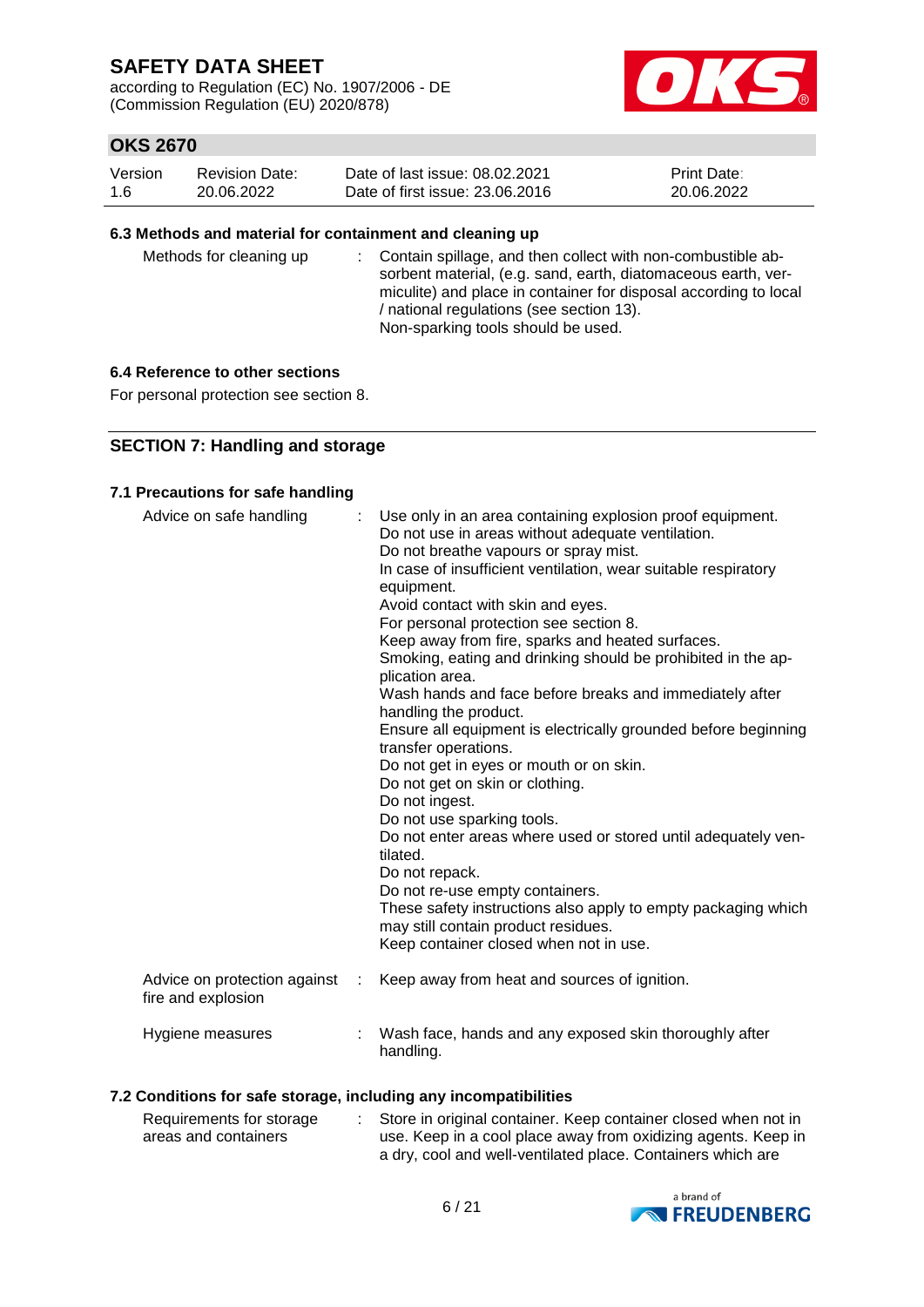according to Regulation (EC) No. 1907/2006 - DE (Commission Regulation (EU) 2020/878)



# **OKS 2670**

| Version<br><b>Revision Date:</b><br>1.6<br>20.06.2022 |                                            | Date of last issue: 08.02.2021<br><b>Print Date:</b><br>Date of first issue: 23.06.2016<br>20.06.2022                                                                              |  |  |
|-------------------------------------------------------|--------------------------------------------|------------------------------------------------------------------------------------------------------------------------------------------------------------------------------------|--|--|
|                                                       |                                            | opened must be carefully resealed and kept upright to prevent<br>leakage. Store in accordance with the particular national regu-<br>lations. Keep in properly labelled containers. |  |  |
|                                                       | Storage class (TRGS 510)                   | : 3, Flammable liquids                                                                                                                                                             |  |  |
|                                                       | 7.3 Specific end use(s)<br>Specific use(s) | Specific instructions for handling, not required.                                                                                                                                  |  |  |

### **SECTION 8: Exposure controls/personal protection**

#### **8.1 Control parameters**

### **Occupational Exposure Limits**

| Components                                                     | CAS-No.                                                                                                                                     | Value type (Form<br>of exposure)                | Control parameters                                                                                                                          | <b>Basis</b>                         |  |  |  |
|----------------------------------------------------------------|---------------------------------------------------------------------------------------------------------------------------------------------|-------------------------------------------------|---------------------------------------------------------------------------------------------------------------------------------------------|--------------------------------------|--|--|--|
| propan-2-ol                                                    | 67-63-0                                                                                                                                     | <b>AGW</b>                                      | 200 ppm<br>500 mg/m3                                                                                                                        | DE TRGS<br>900<br>$(2006 - 01 - 01)$ |  |  |  |
|                                                                |                                                                                                                                             | Peak-limit: excursion factor (category): 2;(II) |                                                                                                                                             |                                      |  |  |  |
|                                                                |                                                                                                                                             |                                                 | Further information: When there is compliance with the OEL and biological<br>tolerance values, there is no risk of harming the unborn child |                                      |  |  |  |
| Hydrocarbons,<br>C11-C12, isoal-<br>kanes, < 2% aro-<br>matics | Not As-<br>signed                                                                                                                           | <b>AGW</b>                                      | 1.500 mg/m3                                                                                                                                 | DE TRGS<br>900<br>$(2009 - 02 - 16)$ |  |  |  |
|                                                                | Peak-limit: excursion factor (category): 2;(II)                                                                                             |                                                 |                                                                                                                                             |                                      |  |  |  |
|                                                                | Further information: Group exposure limit for hydrocarbon solvent mixtures                                                                  |                                                 |                                                                                                                                             |                                      |  |  |  |
| ethyl acetate                                                  | 141-78-6                                                                                                                                    | <b>AGW</b>                                      | 200 ppm<br>730 mg/m3                                                                                                                        | DE TRGS<br>900<br>$(2017 - 06 - 08)$ |  |  |  |
|                                                                |                                                                                                                                             | Peak-limit: excursion factor (category): 2;(I)  |                                                                                                                                             |                                      |  |  |  |
|                                                                | Further information: When there is compliance with the OEL and biological<br>tolerance values, there is no risk of harming the unborn child |                                                 |                                                                                                                                             |                                      |  |  |  |
|                                                                |                                                                                                                                             | <b>STEL</b>                                     | 400 ppm<br>1.468 mg/m3                                                                                                                      | 2017/164/EU<br>(2017-02-01)          |  |  |  |
|                                                                |                                                                                                                                             | Further information: Indicative                 |                                                                                                                                             |                                      |  |  |  |
|                                                                |                                                                                                                                             | <b>TWA</b><br>Further information: Indicative   | 200 ppm<br>734 mg/m3                                                                                                                        | 2017/164/EU<br>$(2017 - 02 - 01)$    |  |  |  |

### **Biological occupational exposure limits**

| Substance name | CAS-No. | Control parameters | Sampling time     | <b>Basis</b>    |
|----------------|---------|--------------------|-------------------|-----------------|
| propan-2-ol    | 67-63-0 | Acetone: 25 mg/l   | Immediately after | <b>TRGS 903</b> |
|                |         | (Blood)            | exposure or after | $(2013-04-$     |
|                |         |                    | working hours     | 04)             |
|                |         | Acetone: 25 mg/l   | Immediately after | <b>TRGS 903</b> |
|                |         | (Urine)            | exposure or after | $(2013-04-$     |
|                |         |                    | working hours     | 04)             |

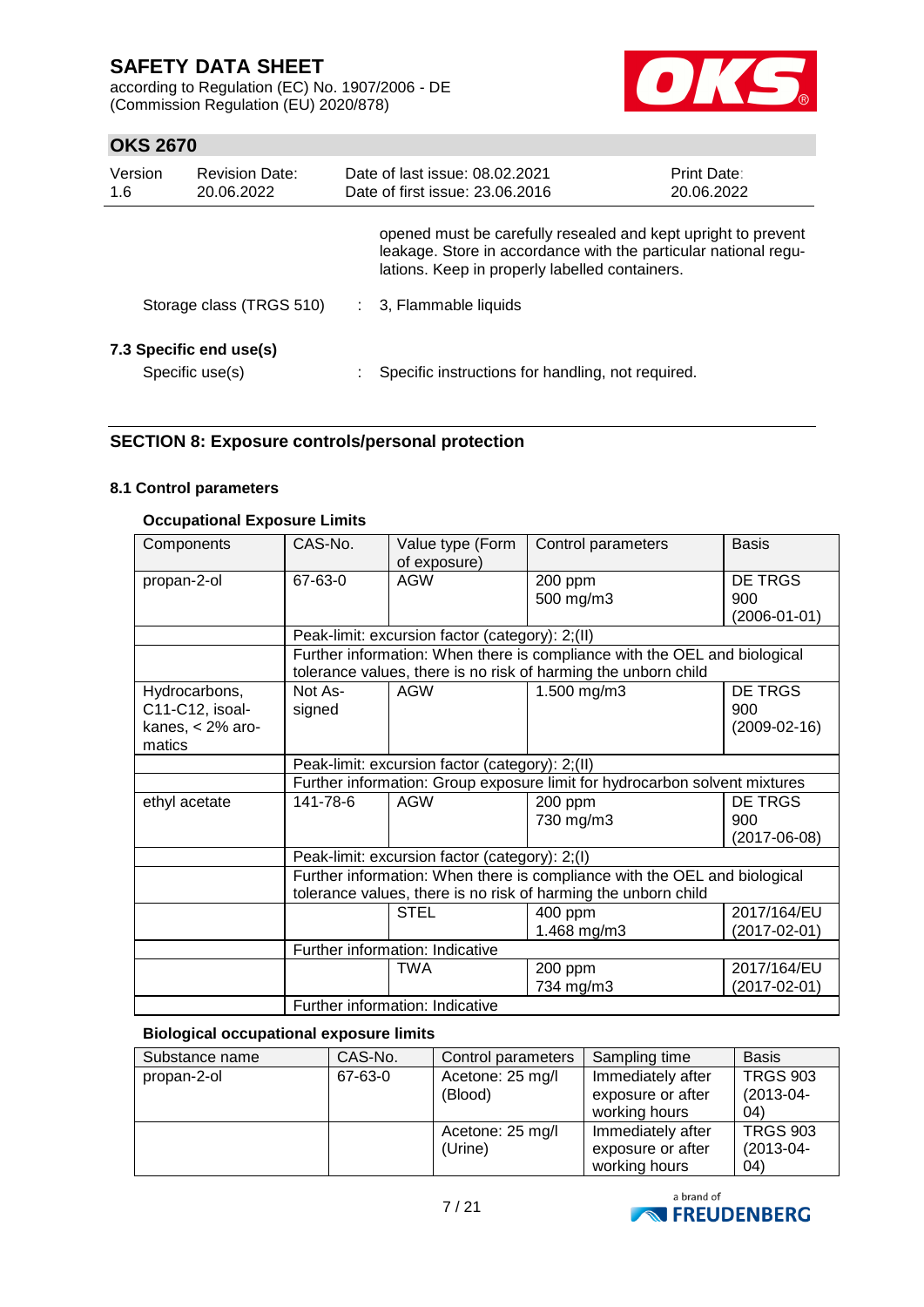according to Regulation (EC) No. 1907/2006 - DE (Commission Regulation (EU) 2020/878)



# **OKS 2670**

| Version | <b>Revision Date:</b> | Date of last issue: 08.02.2021  | <b>Print Date:</b> |
|---------|-----------------------|---------------------------------|--------------------|
| 1.6     | 20.06.2022            | Date of first issue: 23,06,2016 | 20.06.2022         |

#### **8.2 Exposure controls**

#### **Engineering measures**

Use only in an area equipped with explosion proof exhaust ventilation. Handle only in a place equipped with local exhaust (or other appropriate exhaust).

| Personal protective equipment                                         |   |                                                                                                                                                                                                                                                                                                                                             |
|-----------------------------------------------------------------------|---|---------------------------------------------------------------------------------------------------------------------------------------------------------------------------------------------------------------------------------------------------------------------------------------------------------------------------------------------|
| Eye protection                                                        |   | Safety glasses with side-shields                                                                                                                                                                                                                                                                                                            |
| Hand protection<br>Material<br>Break through time<br>Protective index |   | butyl-rubber<br>$> 10$ min<br>Class 1                                                                                                                                                                                                                                                                                                       |
| <b>Remarks</b>                                                        |   | Wear protective gloves. The break through time depends<br>amongst other things on the material, the thickness and the<br>type of glove and therefore has to be measured for each<br>case.<br>The selected protective gloves have to satisfy the specifica-<br>tions of Regulation (EU) 2016/425 and the standard EN 374<br>derived from it. |
| Respiratory protection                                                | ÷ | Use respiratory protection unless adequate local exhaust ven-<br>tilation is provided or exposure assessment demonstrates that<br>exposures are within recommended exposure guidelines.                                                                                                                                                     |
| Filter type                                                           |   | Type $A(A)$                                                                                                                                                                                                                                                                                                                                 |
| Protective measures                                                   |   | The type of protective equipment must be selected according<br>to the concentration and amount of the dangerous substance<br>at the specific workplace.<br>Choose body protection in relation to its type, to the concen-<br>tration and amount of dangerous substances, and to the spe-<br>cific work-place.                               |

#### **SECTION 9: Physical and chemical properties**

#### **9.1 Information on basic physical and chemical properties**

| Physical state  | $:$ liquid        |
|-----------------|-------------------|
| Colour          | colourless        |
| Odour           | characteristic    |
| Odour Threshold | No data available |

: Not applicable

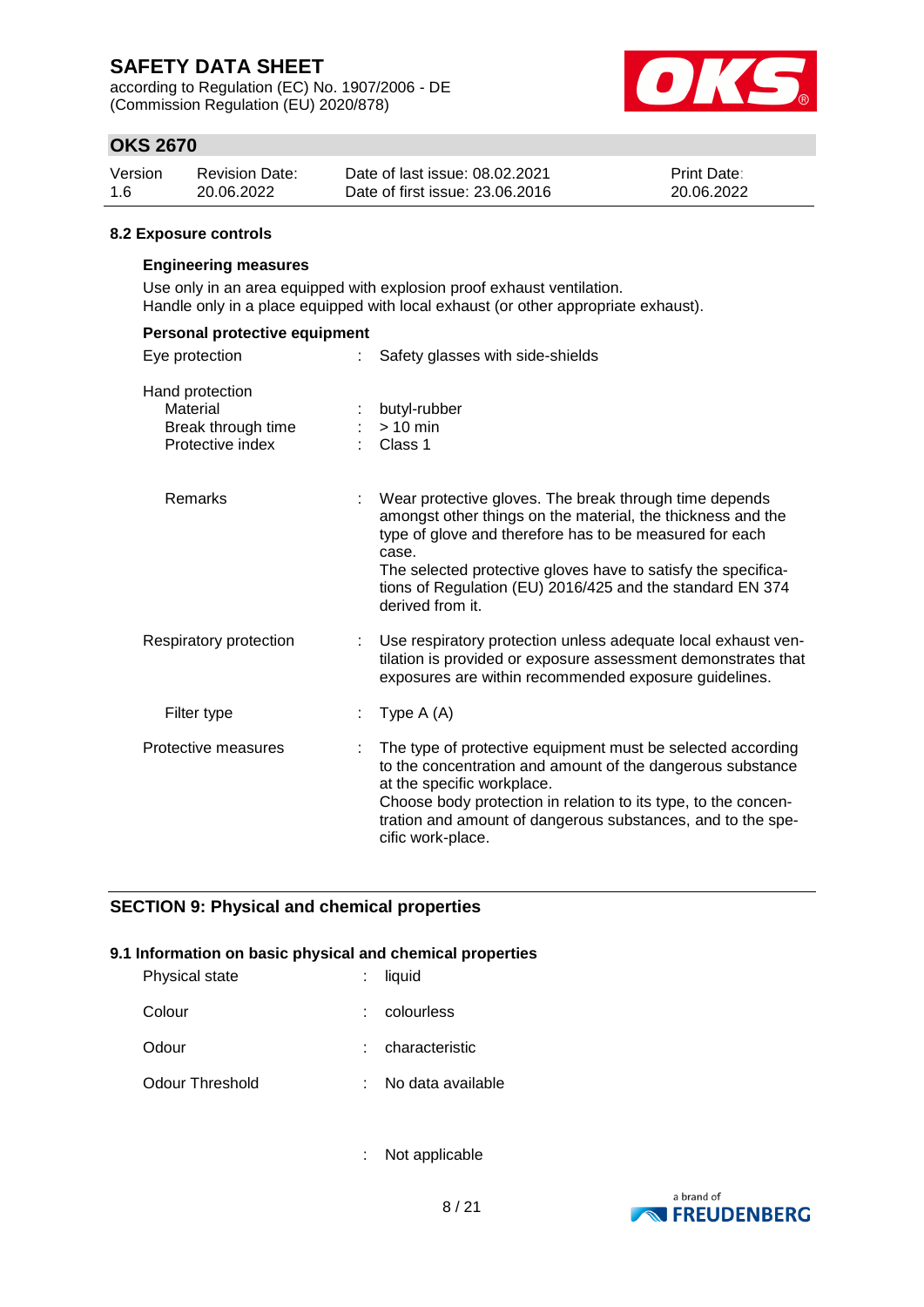according to Regulation (EC) No. 1907/2006 - DE (Commission Regulation (EU) 2020/878)



| Version<br>1.6 |                     | <b>Revision Date:</b><br>20.06.2022                   |                             | Date of last issue: 08.02.2021<br>Date of first issue: 23.06.2016       | <b>Print Date:</b><br>20.06.2022 |
|----------------|---------------------|-------------------------------------------------------|-----------------------------|-------------------------------------------------------------------------|----------------------------------|
|                |                     |                                                       |                             |                                                                         |                                  |
|                |                     | Boiling point/boiling range                           |                             | : $>$ 36 °C (1.013 hPa)                                                 |                                  |
|                |                     | Flammability (solid, gas)                             | ÷                           | Not applicable                                                          |                                  |
|                |                     | Upper explosion limit / Upper :<br>flammability limit |                             | 12 %(V)                                                                 |                                  |
|                |                     | Lower explosion limit / Lower :<br>flammability limit |                             | $0,6\%$ (V)                                                             |                                  |
|                | Flash point         |                                                       | ÷                           | $-15 °C$<br>Method: DIN 51755, closed cup                               |                                  |
|                |                     | Auto-ignition temperature                             | ÷                           | No data available                                                       |                                  |
|                |                     | Decomposition temperature                             | $\mathbb{R}^2$              | No data available                                                       |                                  |
|                | pH                  |                                                       |                             | Not applicable<br>substance/mixture is non-soluble (in water)           |                                  |
|                | Viscosity           | Viscosity, dynamic                                    | $\mathbb{R}^n$              | No data available                                                       |                                  |
|                |                     | Viscosity, kinematic                                  | ÷                           | $\epsilon$ = 3,5 mm2/s (40 °C)                                          |                                  |
|                |                     | Solubility(ies)<br>Water solubility                   | ÷                           | partly miscible                                                         |                                  |
|                |                     | Solubility in other solvents                          | $\mathcal{I}^{\mathcal{I}}$ | No data available                                                       |                                  |
|                |                     | Partition coefficient: n-<br>octanol/water            | ÷                           | No data available                                                       |                                  |
|                |                     | Vapour pressure                                       |                             | 98 hPa (20 °C)                                                          |                                  |
|                |                     | Relative density                                      | ÷                           | $0,78$ (20 °C)<br>Reference substance: Water<br>The value is calculated |                                  |
|                | Density             |                                                       |                             | 0,78 g/cm3<br>(20 °C)                                                   |                                  |
|                | <b>Bulk density</b> |                                                       |                             | No data available                                                       |                                  |
|                |                     | Relative vapour density                               |                             | No data available                                                       |                                  |
|                |                     | 9.2 Other information                                 |                             |                                                                         |                                  |
|                | <b>Explosives</b>   |                                                       |                             | Not explosive                                                           |                                  |

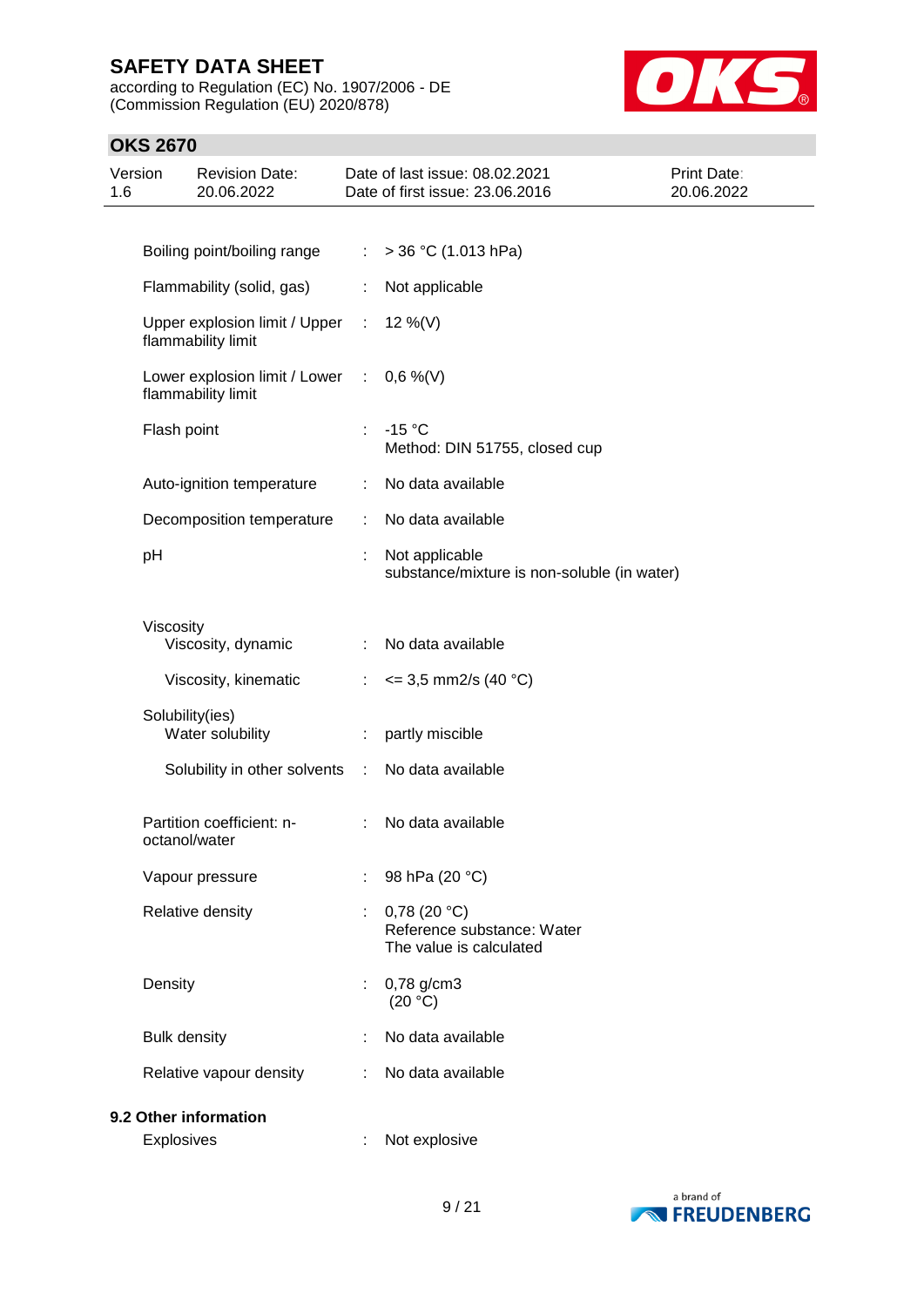according to Regulation (EC) No. 1907/2006 - DE (Commission Regulation (EU) 2020/878)



# **OKS 2670**

| Version<br>1.6 | <b>Revision Date:</b><br>20.06.2022 |    | Date of last issue: 08.02.2021<br>Date of first issue: 23.06.2016 | <b>Print Date:</b><br>20.06.2022 |
|----------------|-------------------------------------|----|-------------------------------------------------------------------|----------------------------------|
|                | Oxidizing properties                | ÷. | No data available                                                 |                                  |
|                | Self-ignition                       | ÷. | No data available                                                 |                                  |
|                | Evaporation rate                    | ÷. | No data available                                                 |                                  |
|                | Refractive index                    | ÷  | 1,3892 at 20 °C                                                   |                                  |
|                | Sublimation point                   | ÷  | No data available                                                 |                                  |

### **SECTION 10: Stability and reactivity**

#### **10.1 Reactivity**

No hazards to be specially mentioned.

#### **10.2 Chemical stability**

Stable under normal conditions.

#### **10.3 Possibility of hazardous reactions**

| Hazardous reactions | No dangerous reaction known under conditions of normal use. |
|---------------------|-------------------------------------------------------------|
|                     |                                                             |

#### **10.4 Conditions to avoid**

| Conditions to avoid | Heat, flames and sparks.               |
|---------------------|----------------------------------------|
|                     | Strong sunlight for prolonged periods. |

#### **10.5 Incompatible materials**

Materials to avoid : Oxidizing agents

#### **10.6 Hazardous decomposition products**

No decomposition if stored and applied as directed.

### **SECTION 11: Toxicological information**

#### **11.1 Information on hazard classes as defined in Regulation (EC) No 1272/2008**

# **Acute toxicity**

**Product:**

| Acute oral toxicity       | Remarks: Effects due to ingestion may include:                                                                                                       |
|---------------------------|------------------------------------------------------------------------------------------------------------------------------------------------------|
|                           | Symptoms: Central nervous system depression                                                                                                          |
| Acute inhalation toxicity | Remarks: Respiration of solvent vapour may cause dizziness.                                                                                          |
|                           | Symptoms: Inhalation may provoke the following symptoms:,<br>Dizziness, Drowsiness, Vomiting, Fatigue, Vertigo, Central<br>nervous system depression |

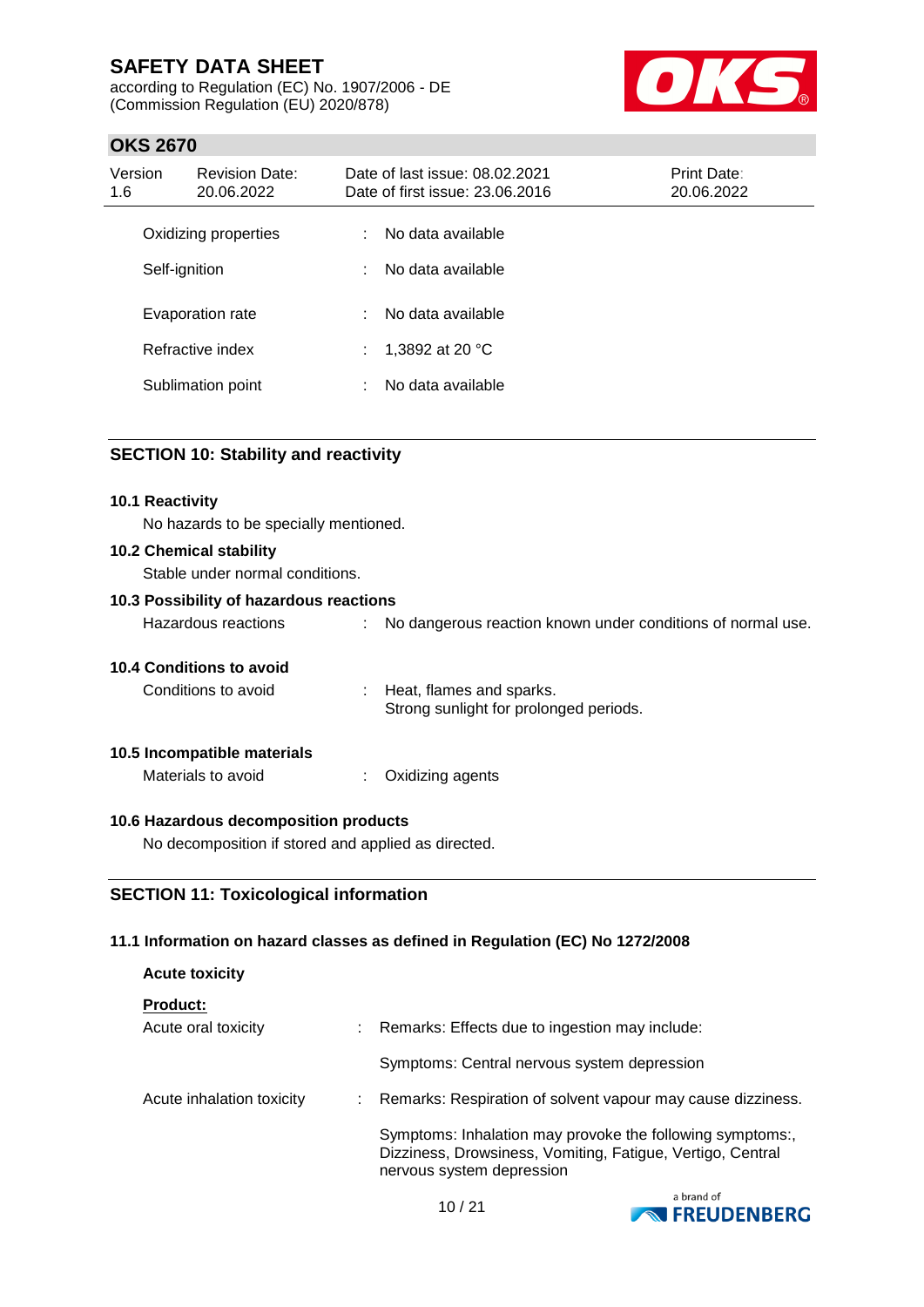according to Regulation (EC) No. 1907/2006 - DE (Commission Regulation (EU) 2020/878)



| Version<br>1.6  | <b>Revision Date:</b><br>20.06.2022 |                       | Date of last issue: 08.02.2021<br>Date of first issue: 23.06.2016                                                                         | Print Date:<br>20.06.2022 |
|-----------------|-------------------------------------|-----------------------|-------------------------------------------------------------------------------------------------------------------------------------------|---------------------------|
|                 |                                     |                       |                                                                                                                                           |                           |
|                 | Acute dermal toxicity               | $\mathbb{Z}^{\times}$ | Remarks: Prolonged or repeated skin contact with liquid may<br>cause defatting resulting in drying, redness and possible blis-<br>tering. |                           |
|                 |                                     |                       | Symptoms: Skin disorders                                                                                                                  |                           |
|                 | <b>Components:</b>                  |                       |                                                                                                                                           |                           |
|                 | propan-2-ol:                        |                       |                                                                                                                                           |                           |
|                 | Acute oral toxicity                 |                       | : LD50 Oral (Rat): 5.840 mg/kg                                                                                                            |                           |
|                 |                                     |                       | Hydrocarbons, C11-C12, isoalkanes, < 2% aromatics:                                                                                        |                           |
|                 | Acute oral toxicity                 |                       | : LD50 Oral (Rat): > 5.000 mg/kg<br>Method: OECD Test Guideline 401                                                                       |                           |
|                 | Acute dermal toxicity               |                       | : LD50 (Rabbit): $> 5.000$ mg/kg<br>Method: OECD Test Guideline 402                                                                       |                           |
|                 | ethyl acetate:                      |                       |                                                                                                                                           |                           |
|                 | Acute oral toxicity                 |                       | : LD50 (Rat): 5.620 mg/kg                                                                                                                 |                           |
|                 | Acute dermal toxicity               |                       | : LD50 (Rabbit): $> 20.000$ mg/kg                                                                                                         |                           |
|                 | <b>Skin corrosion/irritation</b>    |                       |                                                                                                                                           |                           |
| <b>Product:</b> |                                     |                       |                                                                                                                                           |                           |
| <b>Remarks</b>  |                                     |                       | This information is not available.                                                                                                        |                           |
|                 | <b>Components:</b>                  |                       |                                                                                                                                           |                           |
|                 |                                     |                       | Hydrocarbons, C11-C12, isoalkanes, < 2% aromatics:                                                                                        |                           |
| Result          |                                     |                       | Repeated exposure may cause skin dryness or cracking.                                                                                     |                           |
|                 | ethyl acetate:                      |                       |                                                                                                                                           |                           |
| Species         |                                     |                       | Rabbit                                                                                                                                    |                           |
| Result          |                                     |                       | Mild skin irritation                                                                                                                      |                           |
| Result          |                                     |                       | Repeated exposure may cause skin dryness or cracking.                                                                                     |                           |
|                 | Serious eye damage/eye irritation   |                       |                                                                                                                                           |                           |
| Product:        |                                     |                       |                                                                                                                                           |                           |
| Remarks         |                                     | ÷.                    | Irritating to eyes.                                                                                                                       |                           |
|                 | Components:                         |                       |                                                                                                                                           |                           |
|                 | propan-2-ol:                        |                       |                                                                                                                                           |                           |

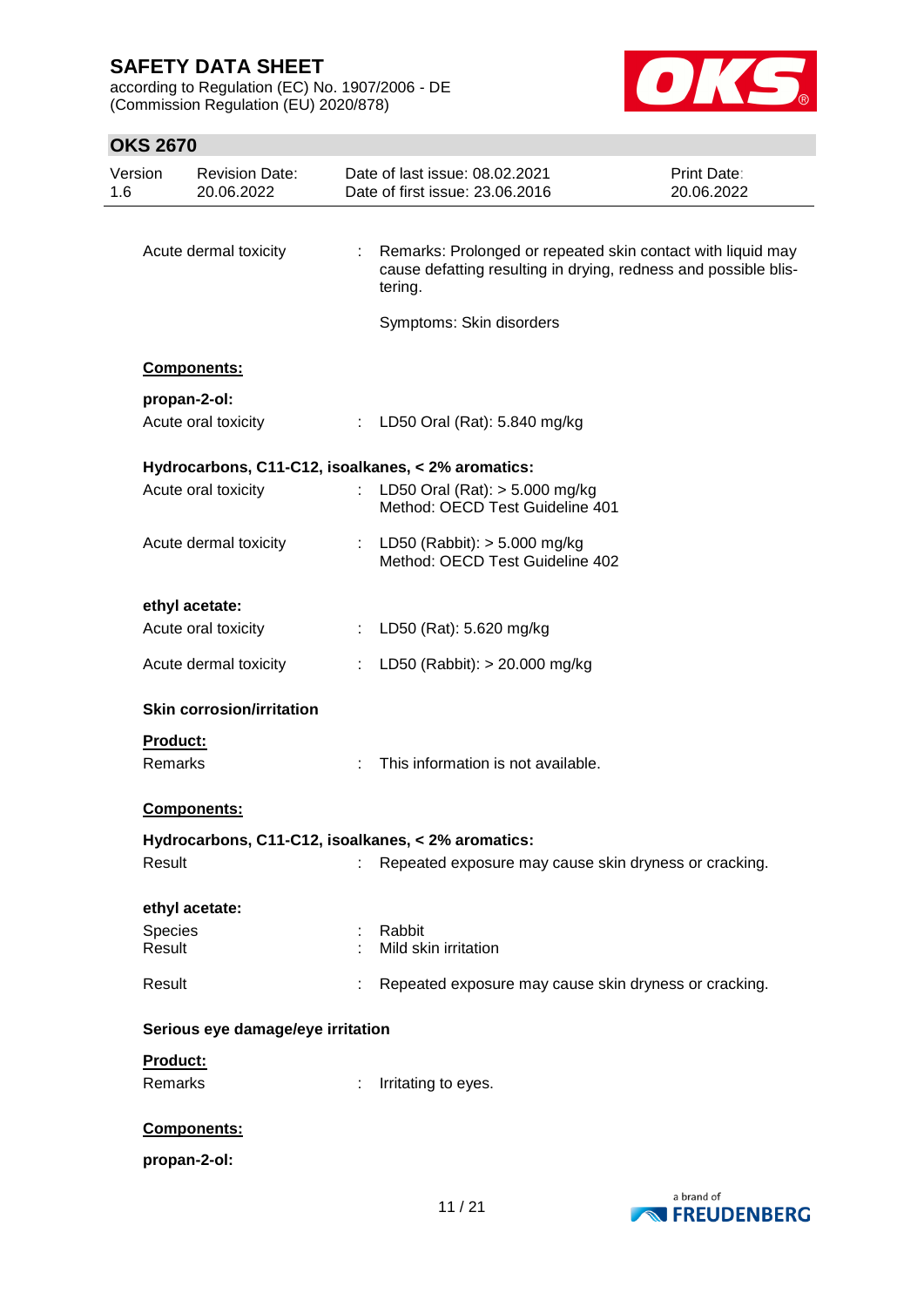according to Regulation (EC) No. 1907/2006 - DE (Commission Regulation (EU) 2020/878)



| Version<br>1.6 |                      | <b>Revision Date:</b><br>20.06.2022 |    | Date of last issue: 08.02.2021<br>Date of first issue: 23.06.2016    | Print Date:<br>20.06.2022 |
|----------------|----------------------|-------------------------------------|----|----------------------------------------------------------------------|---------------------------|
|                | Result               |                                     |    | Irritating to eyes.                                                  |                           |
|                |                      | ethyl acetate:                      |    |                                                                      |                           |
|                | Assessment<br>Result |                                     |    | Irritating to eyes.<br>Irritating to eyes.                           |                           |
|                |                      | Respiratory or skin sensitisation   |    |                                                                      |                           |
|                | Product:             |                                     |    |                                                                      |                           |
|                | <b>Remarks</b>       |                                     | ÷  | This information is not available.                                   |                           |
|                |                      | Components:                         |    |                                                                      |                           |
|                |                      | ethyl acetate:                      |    |                                                                      |                           |
|                | <b>Test Type</b>     | Exposure routes                     |    | <b>Maximisation Test</b><br>Dermal                                   |                           |
|                | Species              |                                     |    | Guinea pig                                                           |                           |
|                | Assessment<br>Method |                                     |    | Does not cause skin sensitisation.<br><b>OECD Test Guideline 406</b> |                           |
|                | Result               |                                     |    | Does not cause skin sensitisation.                                   |                           |
|                |                      | <b>Germ cell mutagenicity</b>       |    |                                                                      |                           |
|                | Product:             |                                     |    |                                                                      |                           |
|                |                      | Genotoxicity in vitro               |    | Remarks: No data available                                           |                           |
|                |                      | Genotoxicity in vivo                |    | Remarks: No data available                                           |                           |
|                |                      | Carcinogenicity                     |    |                                                                      |                           |
|                | Product:             |                                     |    |                                                                      |                           |
|                | Remarks              |                                     | t  | No data available                                                    |                           |
|                |                      | <b>Reproductive toxicity</b>        |    |                                                                      |                           |
|                | <b>Product:</b>      |                                     |    |                                                                      |                           |
|                |                      | Effects on fertility                | ÷  | Remarks: No data available                                           |                           |
|                | ment                 | Effects on foetal develop-          | t. | Remarks: No data available                                           |                           |
|                |                      | <b>STOT - single exposure</b>       |    |                                                                      |                           |
|                |                      | Components:                         |    |                                                                      |                           |
|                |                      | propan-2-ol:                        |    |                                                                      |                           |
|                | Assessment           |                                     |    | May cause drowsiness or dizziness.                                   |                           |
|                |                      | ethyl acetate:                      |    |                                                                      |                           |

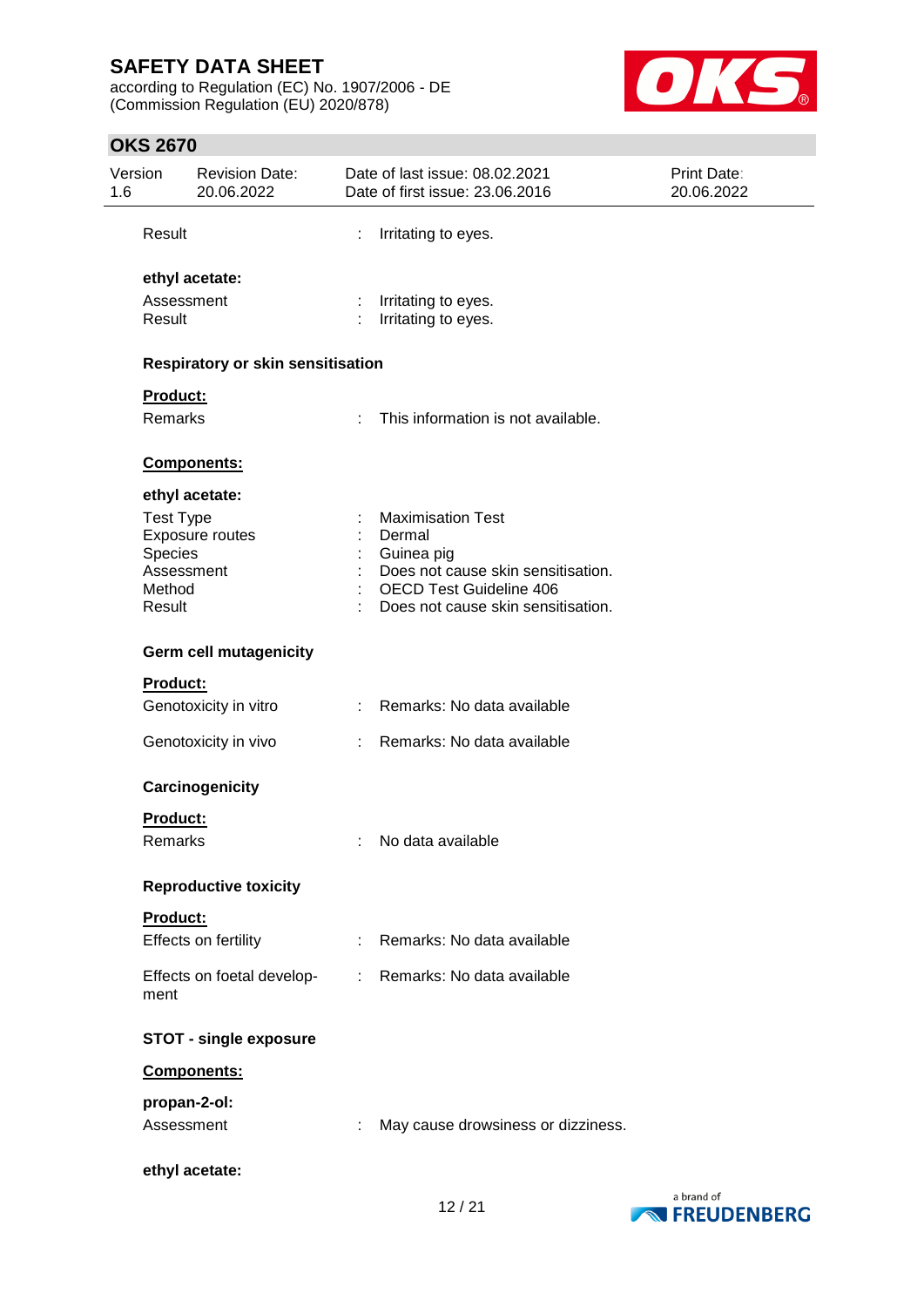according to Regulation (EC) No. 1907/2006 - DE (Commission Regulation (EU) 2020/878)



| 1.6 | Version                           | <b>Revision Date:</b><br>20.06.2022           | Date of last issue: 08.02.2021<br>Date of first issue: 23.06.2016                                                                                                                                                                                                         | <b>Print Date:</b><br>20.06.2022 |
|-----|-----------------------------------|-----------------------------------------------|---------------------------------------------------------------------------------------------------------------------------------------------------------------------------------------------------------------------------------------------------------------------------|----------------------------------|
|     | Assessment                        | Exposure routes<br><b>Target Organs</b>       | Inhalation<br><b>Respiratory system</b><br>The substance or mixture is classified as specific target organ<br>toxicant, single exposure, category 3 with narcotic effects.                                                                                                |                                  |
|     |                                   | <b>STOT - repeated exposure</b>               |                                                                                                                                                                                                                                                                           |                                  |
|     |                                   | Components:                                   |                                                                                                                                                                                                                                                                           |                                  |
|     | Assessment                        | ethyl acetate:                                | : The substance or mixture is not classified as specific target<br>organ toxicant, repeated exposure.                                                                                                                                                                     |                                  |
|     |                                   | <b>Repeated dose toxicity</b>                 |                                                                                                                                                                                                                                                                           |                                  |
|     | <b>Product:</b><br>Remarks        |                                               | This information is not available.                                                                                                                                                                                                                                        |                                  |
|     |                                   | <b>Aspiration toxicity</b>                    |                                                                                                                                                                                                                                                                           |                                  |
|     | <b>Product:</b>                   |                                               |                                                                                                                                                                                                                                                                           |                                  |
|     |                                   | May be fatal if swallowed and enters airways. |                                                                                                                                                                                                                                                                           |                                  |
|     |                                   | Components:                                   |                                                                                                                                                                                                                                                                           |                                  |
|     |                                   | May be fatal if swallowed and enters airways. | Hydrocarbons, C11-C12, isoalkanes, < 2% aromatics:                                                                                                                                                                                                                        |                                  |
|     |                                   | 11.2 Information on other hazards             |                                                                                                                                                                                                                                                                           |                                  |
|     |                                   | <b>Endocrine disrupting properties</b>        |                                                                                                                                                                                                                                                                           |                                  |
|     | <b>Product:</b>                   |                                               |                                                                                                                                                                                                                                                                           |                                  |
|     | Assessment                        |                                               | The substance/mixture does not contain components consid-<br>ered to have endocrine disrupting properties according to<br>REACH Article 57(f) or Commission Delegated regulation<br>(EU) 2017/2100 or Commission Regulation (EU) 2018/605 at<br>levels of 0.1% or higher. |                                  |
|     |                                   | <b>Further information</b>                    |                                                                                                                                                                                                                                                                           |                                  |
|     | <b>Product:</b><br><b>Remarks</b> |                                               | Information given is based on data on the components and<br>the toxicology of similar products.                                                                                                                                                                           |                                  |

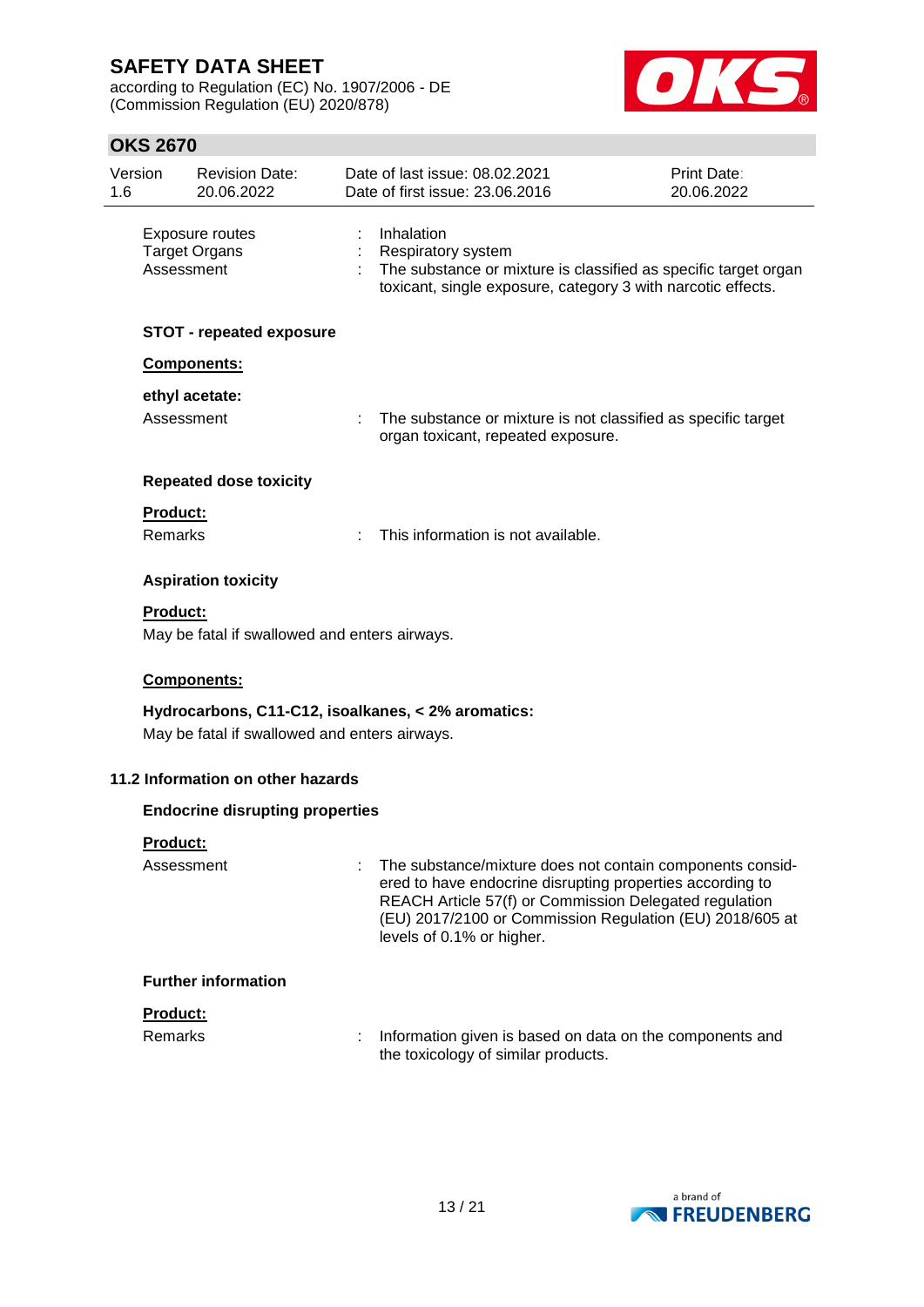according to Regulation (EC) No. 1907/2006 - DE (Commission Regulation (EU) 2020/878)



# **OKS 2670**

| Version | <b>Revision Date:</b> | Date of last issue: 08.02.2021  | <b>Print Date:</b> |
|---------|-----------------------|---------------------------------|--------------------|
| 1.6     | 20.06.2022            | Date of first issue: 23,06,2016 | 20.06.2022         |

# **SECTION 12: Ecological information**

#### **12.1 Toxicity**

| <b>Product:</b>                                                                     |                                                                                                            |
|-------------------------------------------------------------------------------------|------------------------------------------------------------------------------------------------------------|
| Toxicity to fish                                                                    | : Remarks: May cause long-term adverse effects in the aquatic<br>environment.                              |
| Toxicity to daphnia and other : Remarks: No data available<br>aquatic invertebrates |                                                                                                            |
| Toxicity to algae/aquatic<br>plants                                                 | : Remarks: No data available                                                                               |
| Toxicity to microorganisms                                                          | Remarks: No data available                                                                                 |
| <b>Components:</b>                                                                  |                                                                                                            |
| ethyl acetate:                                                                      |                                                                                                            |
| Toxicity to fish                                                                    | : LC50 (Pimephales promelas (fathead minnow)): 212,5 mg/l<br>Exposure time: 96 h<br>Test Type: static test |
| aquatic invertebrates                                                               | Toxicity to daphnia and other : EC50 (Daphnia magna (Water flea)): 154 mg/l<br>Exposure time: 48 h         |
| Toxicity to algae/aquatic<br>plants                                                 | : EC50 (Pseudokirchneriella subcapitata (green algae)): 2.500<br>mg/l<br>Exposure time: 96 h               |

# **12.2 Persistence and degradability**

| <b>Product:</b>                                                 |    |                                    |
|-----------------------------------------------------------------|----|------------------------------------|
| Biodegradability                                                |    | Remarks: No data available         |
| Physico-chemical removabil- : Remarks: No data available<br>ity |    |                                    |
| <b>Components:</b>                                              |    |                                    |
| propan-2-ol:                                                    |    |                                    |
| Biodegradability                                                |    | Result: Readily biodegradable.     |
| Hydrocarbons, C11-C12, isoalkanes, < 2% aromatics:              |    |                                    |
| Biodegradability                                                | t. | Result: Not readily biodegradable. |
| ethyl acetate:<br>Biodegradability                              |    | Result: rapidly biodegradable      |
|                                                                 |    |                                    |

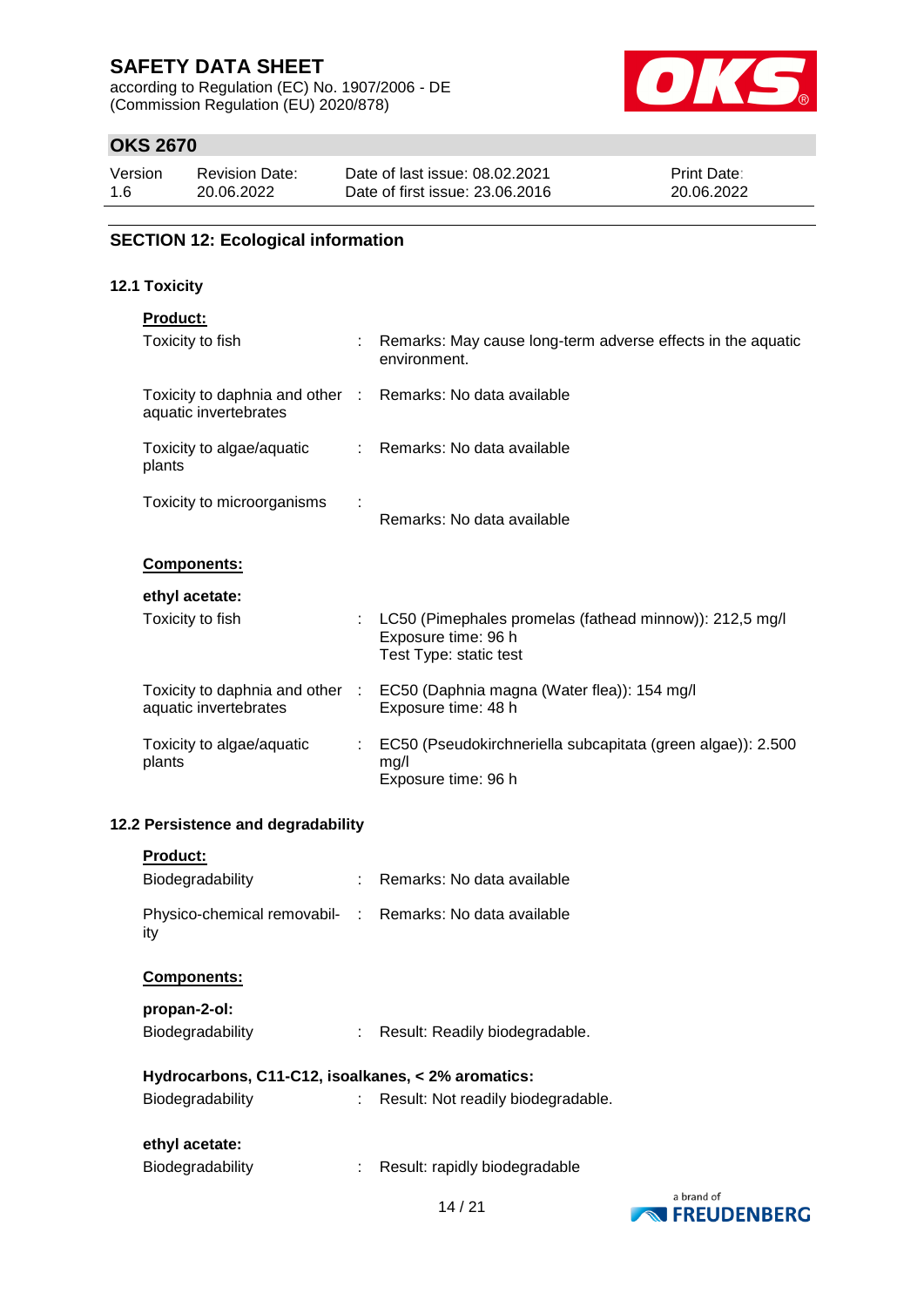according to Regulation (EC) No. 1907/2006 - DE (Commission Regulation (EU) 2020/878)



# **OKS 2670**

| Version | <b>Revision Date:</b> | Date of last issue: 08.02.2021  | <b>Print Date:</b> |
|---------|-----------------------|---------------------------------|--------------------|
| 1.6     | 20.06.2022            | Date of first issue: 23,06,2016 | 20.06.2022         |

#### **12.3 Bioaccumulative potential**

| Product:                                           |               |                                                                                                                                                                                                                         |
|----------------------------------------------------|---------------|-------------------------------------------------------------------------------------------------------------------------------------------------------------------------------------------------------------------------|
| Bioaccumulation                                    | ÷.            | Remarks: This mixture contains no substance considered to<br>be persistent, bioaccumulating and toxic (PBT).<br>This mixture contains no substance considered to be very<br>persistent and very bioaccumulating (vPvB). |
| Components:                                        |               |                                                                                                                                                                                                                         |
| propan-2-ol:                                       |               |                                                                                                                                                                                                                         |
| <b>Bioaccumulation</b>                             |               | : Remarks: Bioaccumulation is unlikely.                                                                                                                                                                                 |
| Partition coefficient: n-<br>octanol/water         |               | : $log Pow: 0,05$                                                                                                                                                                                                       |
| Hydrocarbons, C11-C12, isoalkanes, < 2% aromatics: |               |                                                                                                                                                                                                                         |
| <b>Bioaccumulation</b>                             |               | Remarks: No data available                                                                                                                                                                                              |
| Partition coefficient: n-<br>octanol/water         | $\mathcal{L}$ | Remarks: No data available                                                                                                                                                                                              |
| ethyl acetate:                                     |               |                                                                                                                                                                                                                         |
| Partition coefficient: n-<br>octanol/water         |               | : $log Pow: 0,68 (25 °C)$                                                                                                                                                                                               |
| 12.4 Mobility in soil                              |               |                                                                                                                                                                                                                         |
| <b>Product:</b>                                    |               |                                                                                                                                                                                                                         |
| Mobility                                           | t.            | Remarks: No data available                                                                                                                                                                                              |
| Distribution among environ-<br>mental compartments |               | : Remarks: No data available                                                                                                                                                                                            |
| 12.5 Results of PBT and vPvB assessment            |               |                                                                                                                                                                                                                         |
| <b>Product:</b>                                    |               |                                                                                                                                                                                                                         |
| Accoccmont                                         |               | This substance/mixture contains no companents considered                                                                                                                                                                |

| Assessment | : This substance/mixture contains no components considered<br>to be either persistent, bioaccumulative and toxic (PBT), or<br>very persistent and very bioaccumulative (vPvB) at levels of<br>0.1% or higher. |
|------------|---------------------------------------------------------------------------------------------------------------------------------------------------------------------------------------------------------------|
|            |                                                                                                                                                                                                               |

### **12.6 Endocrine disrupting properties**

#### **Product:**

| .          |                                                           |
|------------|-----------------------------------------------------------|
| Assessment | The substance/mixture does not contain components consid- |
|            | ered to have endocrine disrupting properties according to |
|            | REACH Article 57(f) or Commission Delegated regulation    |

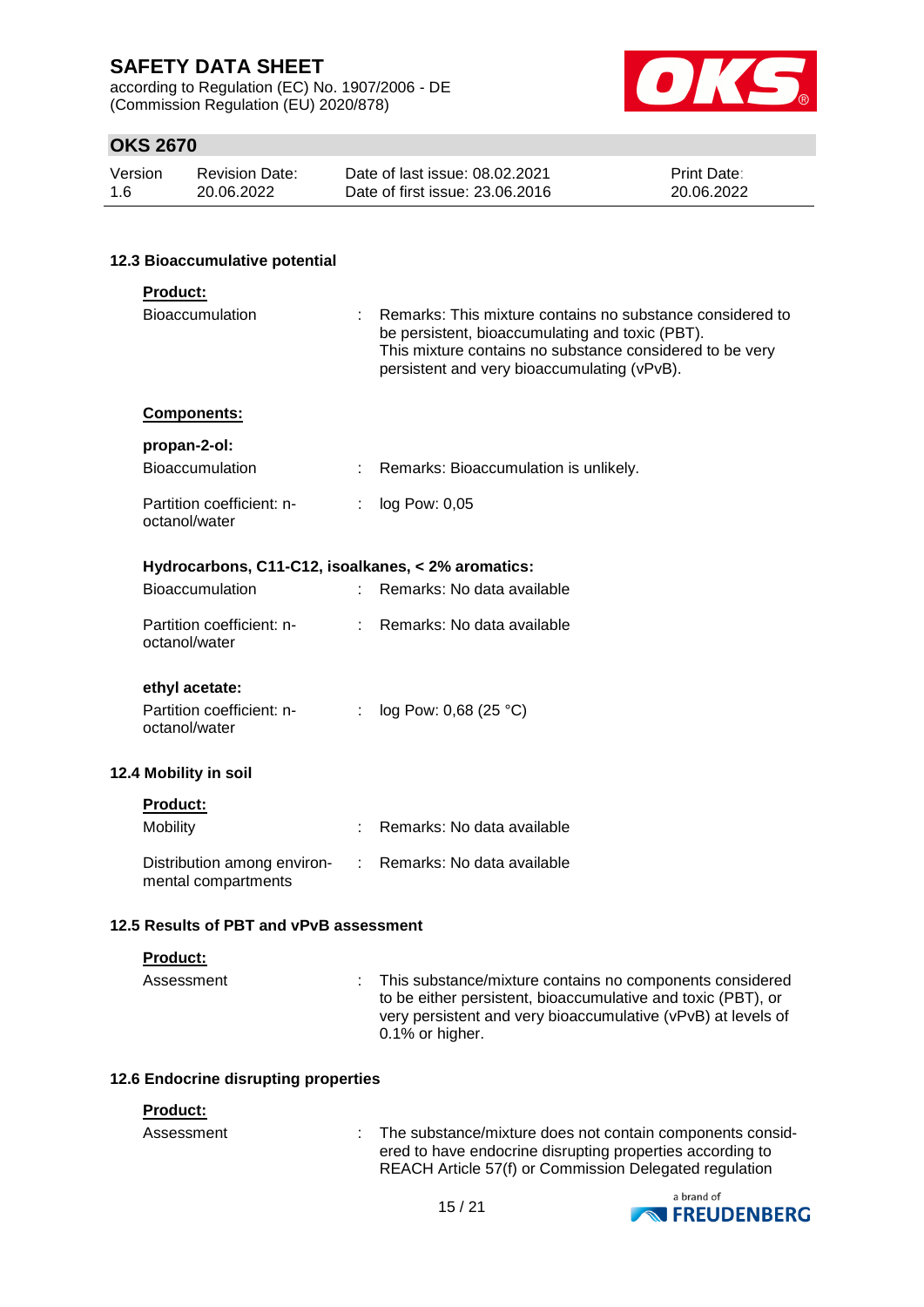according to Regulation (EC) No. 1907/2006 - DE (Commission Regulation (EU) 2020/878)



# **OKS 2670**

| Version<br>1.6 | <b>Revision Date:</b><br>20.06.2022 | Date of last issue: 08.02.2021<br>Date of first issue: 23.06.2016                     | <b>Print Date:</b><br>20.06.2022 |  |
|----------------|-------------------------------------|---------------------------------------------------------------------------------------|----------------------------------|--|
|                |                                     | (EU) 2017/2100 or Commission Regulation (EU) 2018/605 at<br>levels of 0.1% or higher. |                                  |  |
|                | 12.7 Other adverse effects          |                                                                                       |                                  |  |

#### **Product:**

| Additional ecological infor- | May cause long lasting harmful effects to aquatic life. |
|------------------------------|---------------------------------------------------------|
| mation                       |                                                         |

### **SECTION 13: Disposal considerations**

| 13.1 Waste treatment methods |   |                                                                                                                                                                                                                    |
|------------------------------|---|--------------------------------------------------------------------------------------------------------------------------------------------------------------------------------------------------------------------|
| Product                      | ÷ | The product should not be allowed to enter drains, water<br>courses or the soil.<br>Do not dispose of with domestic refuse.<br>Dispose of as hazardous waste in compliance with local and<br>national regulations. |
|                              |   | Waste codes should be assigned by the user based on the<br>application for which the product was used.                                                                                                             |
| Contaminated packaging       | ÷ | Packaging that is not properly emptied must be disposed of as<br>the unused product.<br>Dispose of waste product or used containers according to<br>local regulations.                                             |
|                              |   | The following Waste Codes are only suggestions:                                                                                                                                                                    |
| Waste Code                   |   | used product, unused product<br>14 06 03*, other solvents and solvent mixtures                                                                                                                                     |
|                              |   | uncleaned packagings<br>15 01 10, packaging containing residues of or contaminated<br>by hazardous substances                                                                                                      |

### **SECTION 14: Transport information**

### **14.1 UN number or ID number**

| <b>ADN</b>  | : UN 1993            |
|-------------|----------------------|
| <b>ADR</b>  | : UN 1993            |
| RID         | : UN 1993            |
| <b>IMDG</b> | $\therefore$ UN 1993 |
| IATA        | $\therefore$ UN 1993 |

**14.2 UN proper shipping name**

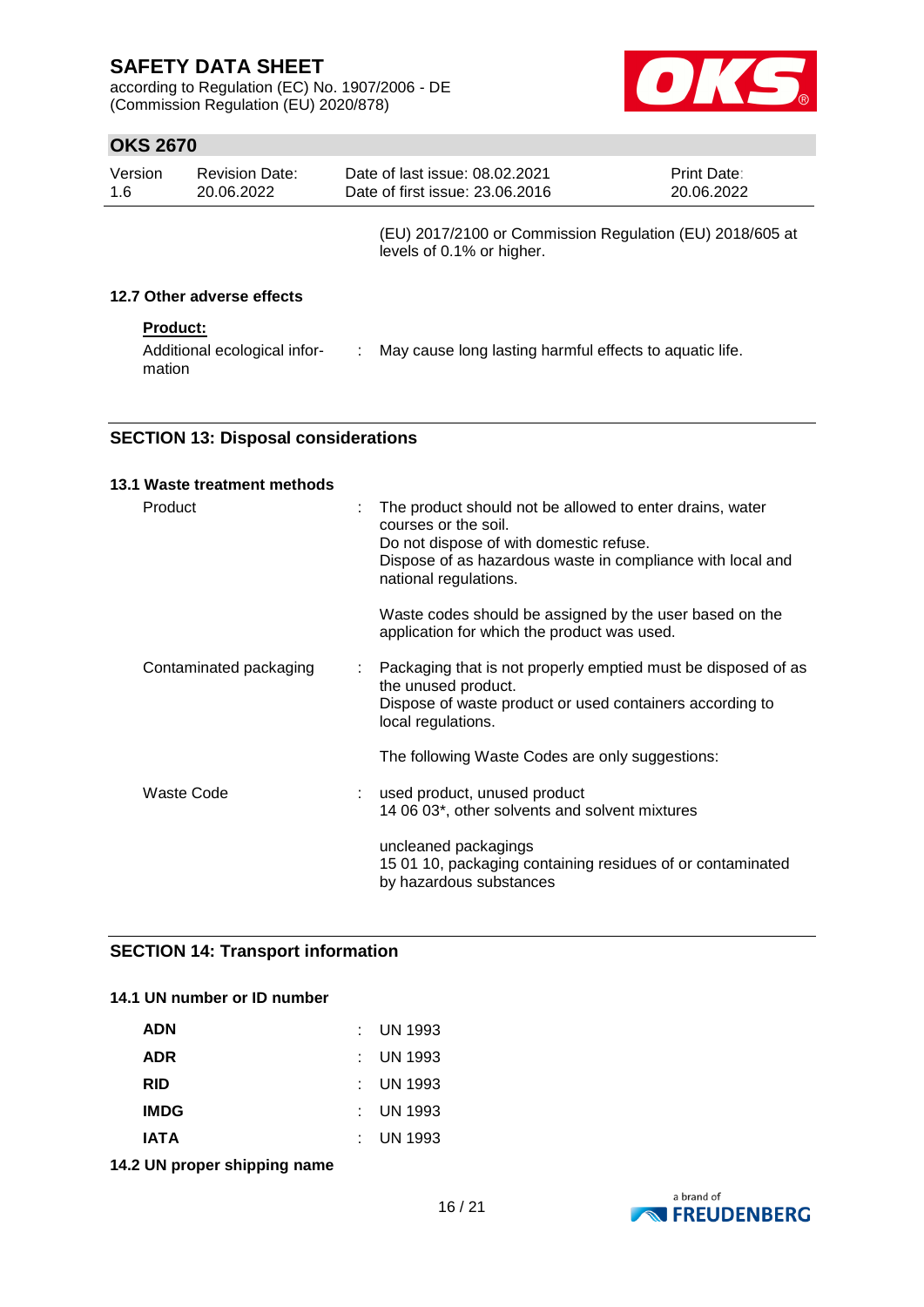according to Regulation (EC) No. 1907/2006 - DE (Commission Regulation (EU) 2020/878)



| Version<br>1.6 |                                   | <b>Revision Date:</b><br>20.06.2022                                                                           |            | Date of last issue: 08.02.2021<br>Date of first issue: 23.06.2016                                  | Print Date:<br>20.06.2022 |
|----------------|-----------------------------------|---------------------------------------------------------------------------------------------------------------|------------|----------------------------------------------------------------------------------------------------|---------------------------|
|                | <b>ADN</b>                        |                                                                                                               |            | FLAMMABLE LIQUID, N.O.S.<br>(isopropanol, Hydrocarbons, C11-C12, isoalkanes, <2% aro-<br>matics)   |                           |
|                | <b>ADR</b>                        |                                                                                                               |            | FLAMMABLE LIQUID, N.O.S.<br>(isopropanol, Hydrocarbons, C11-C12, isoalkanes, <2% aro-<br>matics)   |                           |
|                | <b>RID</b>                        |                                                                                                               |            | FLAMMABLE LIQUID, N.O.S.<br>(isopropanol, Hydrocarbons, C11-C12, isoalkanes, <2% aro-<br>matics)   |                           |
|                | <b>IMDG</b>                       |                                                                                                               |            | : FLAMMABLE LIQUID, N.O.S.<br>(isopropanol, Hydrocarbons, C11-C12, isoalkanes, <2% aro-<br>matics) |                           |
|                | <b>IATA</b>                       |                                                                                                               |            | Flammable liquid, n.o.s.<br>(isopropanol, Hydrocarbons, C11-C12, isoalkanes, <2% aro-<br>matics)   |                           |
|                |                                   | 14.3 Transport hazard class(es)                                                                               |            |                                                                                                    |                           |
|                | <b>ADN</b>                        |                                                                                                               | t          | 3                                                                                                  |                           |
|                | <b>ADR</b>                        |                                                                                                               |            | 3                                                                                                  |                           |
|                | <b>RID</b>                        |                                                                                                               |            | 3                                                                                                  |                           |
|                | <b>IMDG</b>                       |                                                                                                               |            | 3                                                                                                  |                           |
|                | <b>IATA</b>                       |                                                                                                               |            | 3                                                                                                  |                           |
|                |                                   | 14.4 Packing group                                                                                            |            |                                                                                                    |                           |
|                | <b>ADN</b><br>Labels              | Packing group<br><b>Classification Code</b><br><b>Hazard Identification Number</b>                            |            | $\mathbf{H}$<br>F <sub>1</sub><br>33<br>3                                                          |                           |
|                | <b>ADR</b><br>Labels              | Packing group<br><b>Classification Code</b><br><b>Hazard Identification Number</b><br>Tunnel restriction code |            | $\mathbf{  }$<br>F <sub>1</sub><br>33<br>3<br>(D/E)                                                |                           |
|                | <b>RID</b><br>Labels              | Packing group<br><b>Classification Code</b><br><b>Hazard Identification Number</b>                            |            | $\mathbf{H}$<br>F <sub>1</sub><br>33<br>3                                                          |                           |
|                | <b>IMDG</b><br>Labels<br>EmS Code | Packing group                                                                                                 | $\epsilon$ | $\mathbf{  }$<br>3<br>$F-E, S-E$                                                                   |                           |
|                | <b>IATA (Cargo)</b>               | Packing instruction (cargo                                                                                    |            | 364                                                                                                |                           |

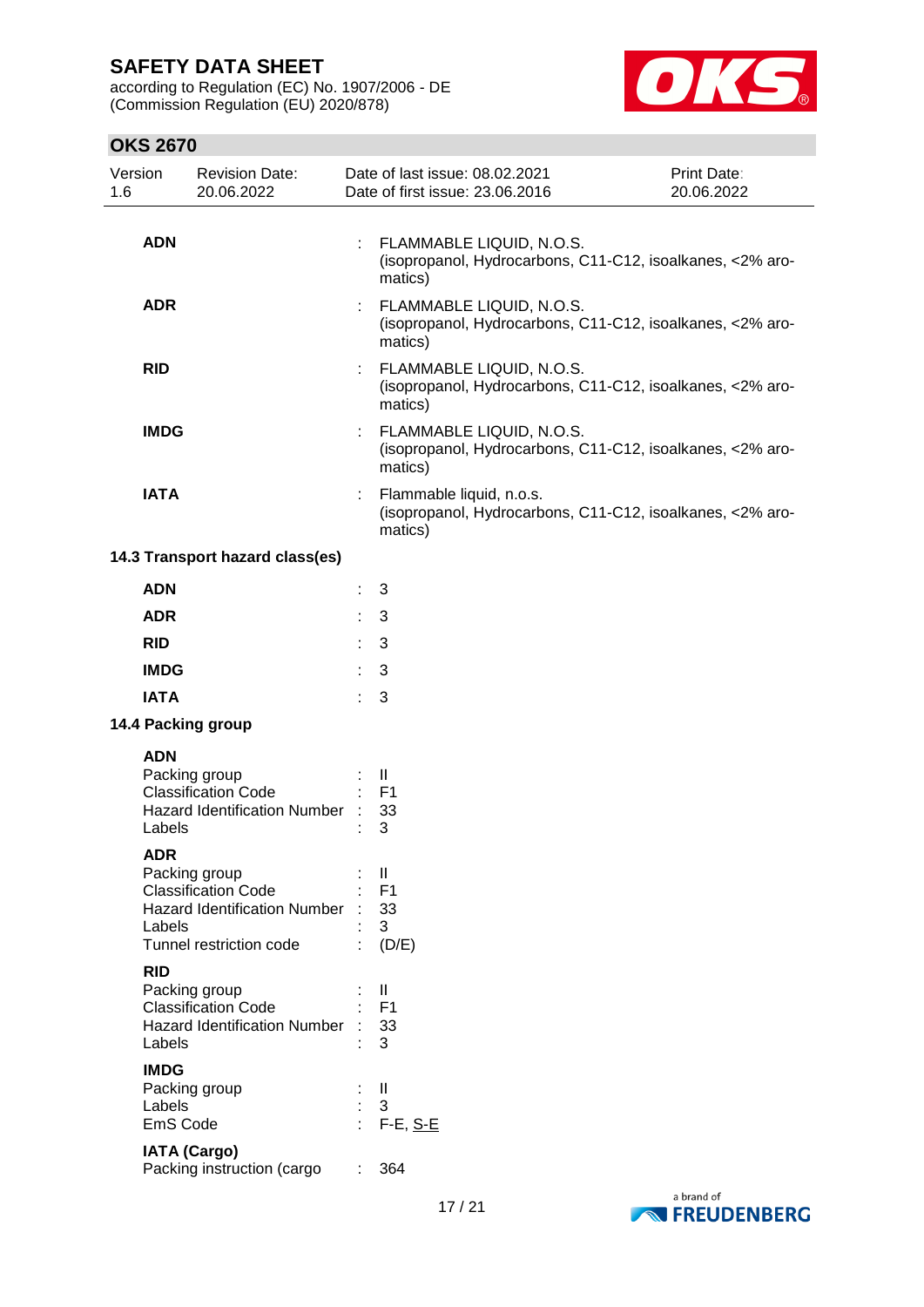according to Regulation (EC) No. 1907/2006 - DE (Commission Regulation (EU) 2020/878)



# **OKS 2670**

| Version<br>1.6            | <b>Revision Date:</b><br>20.06.2022                                                                                                       |   | Date of last issue: 08.02.2021<br>Date of first issue: 23.06.2016 | <b>Print Date:</b><br>20.06.2022 |
|---------------------------|-------------------------------------------------------------------------------------------------------------------------------------------|---|-------------------------------------------------------------------|----------------------------------|
| aircraft)<br>Labels       | Packing instruction (LQ)<br>Packing group                                                                                                 |   | : Y341<br>H.<br><b>Flammable Liquids</b>                          |                                  |
| ger aircraft)<br>Labels   | <b>IATA (Passenger)</b><br>Packing instruction (passen-<br>Packing instruction (LQ)<br>Packing group<br><b>14.5 Environmental hazards</b> |   | 353<br>Y341<br>$\mathbf{H}$<br>Flammable Liquids                  |                                  |
| <b>ADN</b><br><b>ADR</b>  | Environmentally hazardous<br>Environmentally hazardous                                                                                    | ÷ | no<br>no                                                          |                                  |
| <b>RID</b><br><b>IMDG</b> | Environmentally hazardous                                                                                                                 |   | no                                                                |                                  |

### **14.6 Special precautions for user**

Marine pollutant : no

The transport classification(s) provided herein are for informational purposes only, and solely based upon the properties of the unpackaged material as it is described within this Safety Data Sheet. Transportation classifications may vary by mode of transportation, package sizes, and variations in regional or country regulations.

#### **14.7 Maritime transport in bulk according to IMO instruments**

Remarks : Not applicable for product as supplied.

#### **SECTION 15: Regulatory information**

#### **15.1 Safety, health and environmental regulations/legislation specific for the substance or mixture**

| REACH - Restrictions on the manufacture, placing on<br>the market and use of certain dangerous substances,<br>mixtures and articles (Annex XVII) | : Conditions of restriction for the fol-<br>lowing entries should be considered:<br>Number on list 3                           |
|--------------------------------------------------------------------------------------------------------------------------------------------------|--------------------------------------------------------------------------------------------------------------------------------|
| REACH - Candidate List of Substances of Very High<br>Concern for Authorisation (Article 59).<br>(EU SVHC)                                        | This product does not contain sub-<br>stances of very high concern (Regu-<br>lation (EC) No 1907/2006 (REACH),<br>Article 57). |
| REACH - List of substances subject to authorisation<br>(Annex XIV)<br>(EU. REACH-Annex XIV)                                                      | Not applicable                                                                                                                 |
| Regulation (EC) No 1005/2009 on substances that de-<br>plete the ozone layer<br>(EC 1005/2009)                                                   | Not applicable                                                                                                                 |

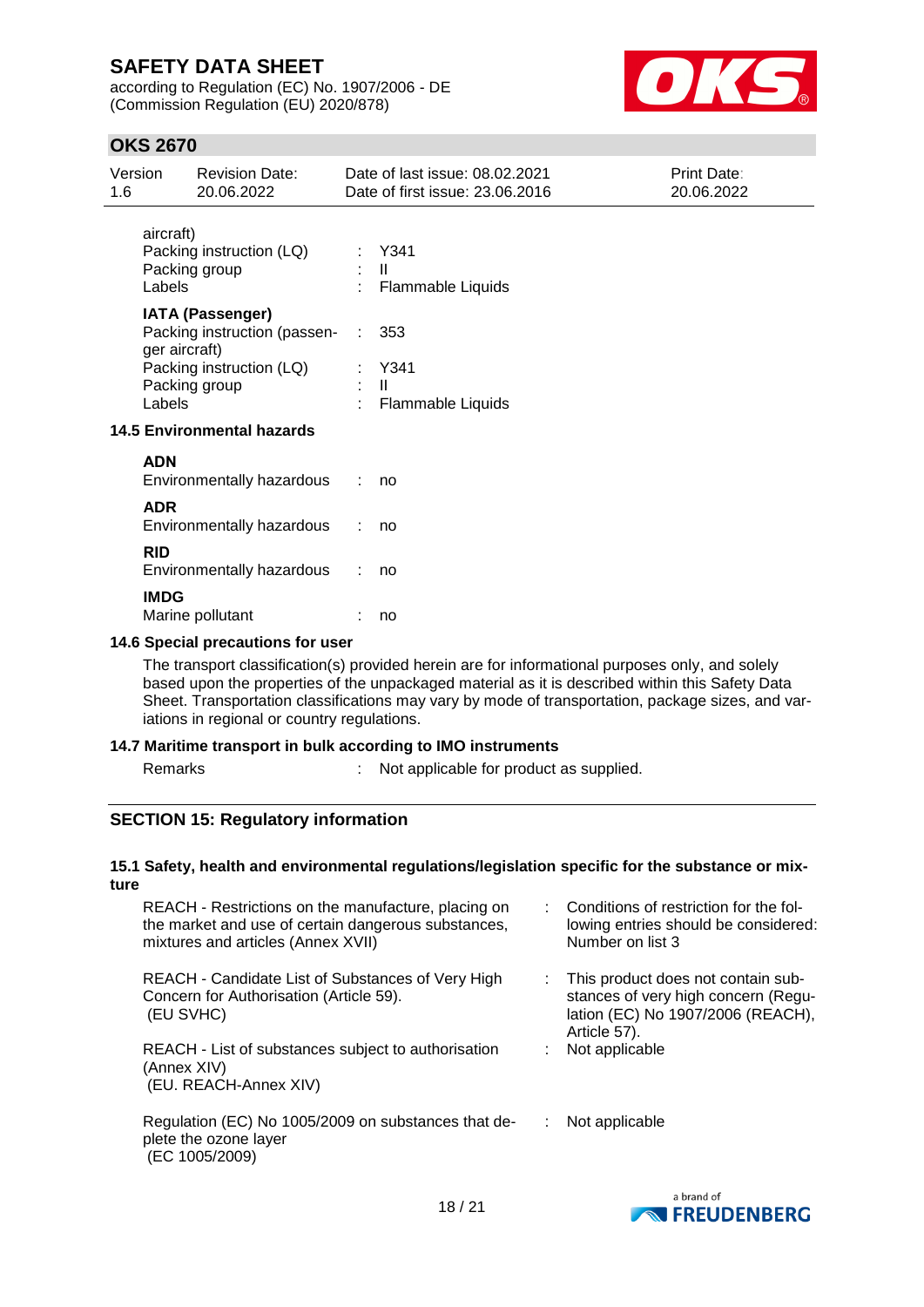according to Regulation (EC) No. 1907/2006 - DE (Commission Regulation (EU) 2020/878)



### **OKS 2670**

| Version<br>1.6                                                                                                                                                            | <b>Revision Date:</b><br>20.06.2022                                                                                                                    |   | Date of last issue: 08.02.2021<br>Date of first issue: 23.06.2016                                                                                                                                                                 | Print Date:<br>20.06.2022                                                                                                                                            |  |
|---------------------------------------------------------------------------------------------------------------------------------------------------------------------------|--------------------------------------------------------------------------------------------------------------------------------------------------------|---|-----------------------------------------------------------------------------------------------------------------------------------------------------------------------------------------------------------------------------------|----------------------------------------------------------------------------------------------------------------------------------------------------------------------|--|
| Regulation (EU) 2019/1021 on persistent organic pollu-<br>:<br>Not applicable<br>tants (recast)<br>(EU POP)                                                               |                                                                                                                                                        |   |                                                                                                                                                                                                                                   |                                                                                                                                                                      |  |
| Regulation (EC) No 649/2012 of the European Parlia-<br>Not applicable<br>÷<br>ment and the Council concerning the export and import<br>of dangerous chemicals<br>(EU PIC) |                                                                                                                                                        |   |                                                                                                                                                                                                                                   |                                                                                                                                                                      |  |
|                                                                                                                                                                           |                                                                                                                                                        |   | : P5c                                                                                                                                                                                                                             |                                                                                                                                                                      |  |
| stances.                                                                                                                                                                  | Seveso III: Directive 2012/18/EU of the European<br>Parliament and of the Council on the control of<br>major-accident hazards involving dangerous sub- |   | P <sub>5</sub> c                                                                                                                                                                                                                  | <b>FLAMMABLE LIQUIDS</b>                                                                                                                                             |  |
| ny)                                                                                                                                                                       | Water hazard class (Germa-                                                                                                                             |   | WGK 1 slightly hazardous to water<br>Classification according to AwSV, Annex 1 (5.2)                                                                                                                                              |                                                                                                                                                                      |  |
|                                                                                                                                                                           | TA Luft List (Germany)                                                                                                                                 | ÷ | Total dust:<br>Not applicable<br>Inorganic substances in powdered form:<br>Not applicable<br>Inorganic substances in vapour or gaseous form:<br>Not applicable<br>Organic Substances:<br>others: 40 %<br>Carcinogenic substances: |                                                                                                                                                                      |  |
|                                                                                                                                                                           |                                                                                                                                                        |   | Not applicable<br>Mutagenic:<br>Not applicable<br>Toxic to reproduction:<br>Not applicable                                                                                                                                        |                                                                                                                                                                      |  |
|                                                                                                                                                                           | Volatile organic compounds                                                                                                                             |   |                                                                                                                                                                                                                                   | Directive 2010/75/EU of 24 November 2010 on industrial<br>emissions (integrated pollution prevention and control)<br>Volatile organic compounds (VOC) content: 100 % |  |

#### **Other regulations:**

Take note of Directive 94/33/EC on the protection of young people at work or stricter national regulations, where applicable.

### **15.2 Chemical safety assessment**

This information is not available.

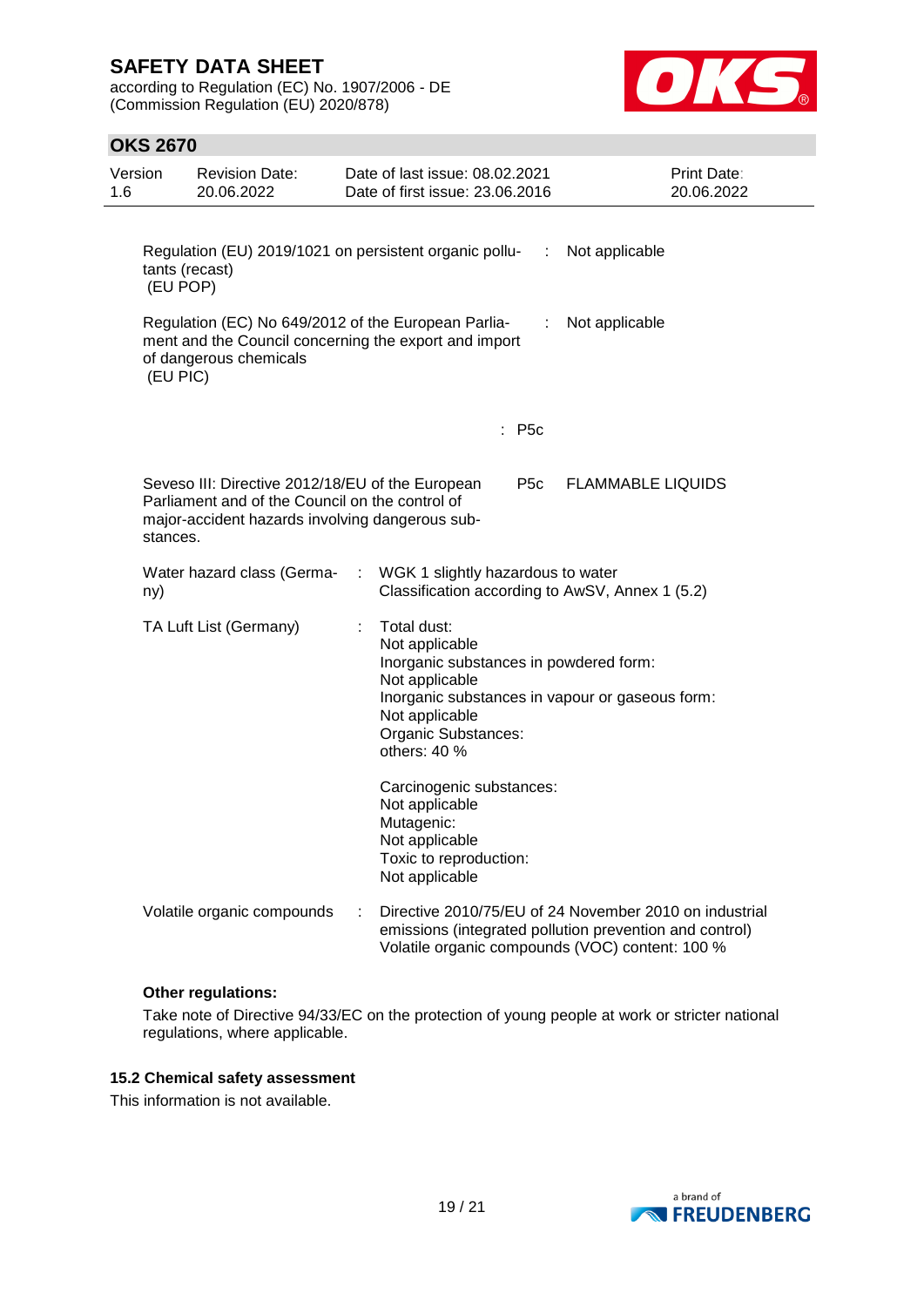according to Regulation (EC) No. 1907/2006 - DE (Commission Regulation (EU) 2020/878)



# **OKS 2670**

| Version | <b>Revision Date:</b> | Date of last issue: 08.02.2021  | <b>Print Date:</b> |
|---------|-----------------------|---------------------------------|--------------------|
| 1.6     | 20.06.2022            | Date of first issue: 23,06,2016 | 20.06.2022         |

#### **SECTION 16: Other information**

| <b>Full text of H-Statements</b>                                                        |                                                                                                                                                                                                                                                                                                                                                                                                                          |
|-----------------------------------------------------------------------------------------|--------------------------------------------------------------------------------------------------------------------------------------------------------------------------------------------------------------------------------------------------------------------------------------------------------------------------------------------------------------------------------------------------------------------------|
| <b>EUH066</b><br>H <sub>225</sub><br>H <sub>226</sub><br>H304<br>H319<br>H336<br>EUH066 | Repeated exposure may cause skin dryness or cracking.<br>Highly flammable liquid and vapour.<br>Flammable liquid and vapour.<br>May be fatal if swallowed and enters airways.<br>Causes serious eye irritation.<br>May cause drowsiness or dizziness.<br>Repeated exposure may cause skin dryness or cracking.                                                                                                           |
| <b>Full text of other abbreviations</b>                                                 |                                                                                                                                                                                                                                                                                                                                                                                                                          |
| Note P                                                                                  | The harmonised classification as a carcinogen or mutagen                                                                                                                                                                                                                                                                                                                                                                 |
|                                                                                         | applies unless it can be shown that the substance contains<br>less than 0,1 % w/w benzene (Einecs No 200-753-7), in which<br>case a classification in accordance with Title II of this Regula-<br>tion shall be performed also for those hazard classes. Where<br>the substance is not classified as a carcinogen or mutagen, at<br>least the precautionary statements (P102-)P260-P262-P301 +<br>P310-P331 shall apply. |
| 2017/164/EU                                                                             | Europe. Commission Directive 2017/164/EU establishing a<br>fourth list of indicative occupational exposure limit values                                                                                                                                                                                                                                                                                                  |
| DE TRGS 900                                                                             | Germany. TRGS 900 - Occupational exposure limit values.                                                                                                                                                                                                                                                                                                                                                                  |
| <b>TRGS 903</b>                                                                         | TRGS 903 - Biological limit values                                                                                                                                                                                                                                                                                                                                                                                       |
| 2017/164/EU / STEL                                                                      | Short term exposure limit                                                                                                                                                                                                                                                                                                                                                                                                |
| 2017/164/EU / TWA                                                                       | Limit Value - eight hours                                                                                                                                                                                                                                                                                                                                                                                                |
| DE TRGS 900 / AGW                                                                       | <b>Time Weighted Average</b>                                                                                                                                                                                                                                                                                                                                                                                             |

ADN - European Agreement concerning the International Carriage of Dangerous Goods by Inland Waterways; ADR - Agreement concerning the International Carriage of Dangerous Goods by Road; AIIC - Australian Inventory of Industrial Chemicals; ASTM - American Society for the Testing of Materials; bw - Body weight; CLP - Classification Labelling Packaging Regulation; Regulation (EC) No 1272/2008; CMR - Carcinogen, Mutagen or Reproductive Toxicant; DIN - Standard of the German Institute for Standardisation; DSL - Domestic Substances List (Canada); ECHA - European Chemicals Agency; EC-Number - European Community number; ECx - Concentration associated with x% response; ELx - Loading rate associated with x% response; EmS - Emergency Schedule; ENCS - Existing and New Chemical Substances (Japan); ErCx - Concentration associated with x% growth rate response; GHS - Globally Harmonized System; GLP - Good Laboratory Practice; IARC - International Agency for Research on Cancer; IATA - International Air Transport Association; IBC - International Code for the Construction and Equipment of Ships carrying Dangerous Chemicals in Bulk; IC50 - Half maximal inhibitory concentration; ICAO - International Civil Aviation Organization; IECSC - Inventory of Existing Chemical Substances in China; IMDG - International Maritime Dangerous Goods; IMO - International Maritime Organization; ISHL - Industrial Safety and Health Law (Japan); ISO - International Organisation for Standardization; KECI - Korea Existing Chemicals Inventory; LC50 - Lethal Concentration to 50 % of a test population; LD50 - Lethal Dose to 50% of a test population (Median Lethal Dose); MARPOL - International Convention for the Prevention of Pollution from Ships; n.o.s. - Not Otherwise Specified; NO(A)EC - No Observed (Adverse) Effect Concentration; NO(A)EL - No Observed (Adverse) Effect Level; NOELR - No Observable Effect Loading Rate; NZIoC - New Zealand Inventory of